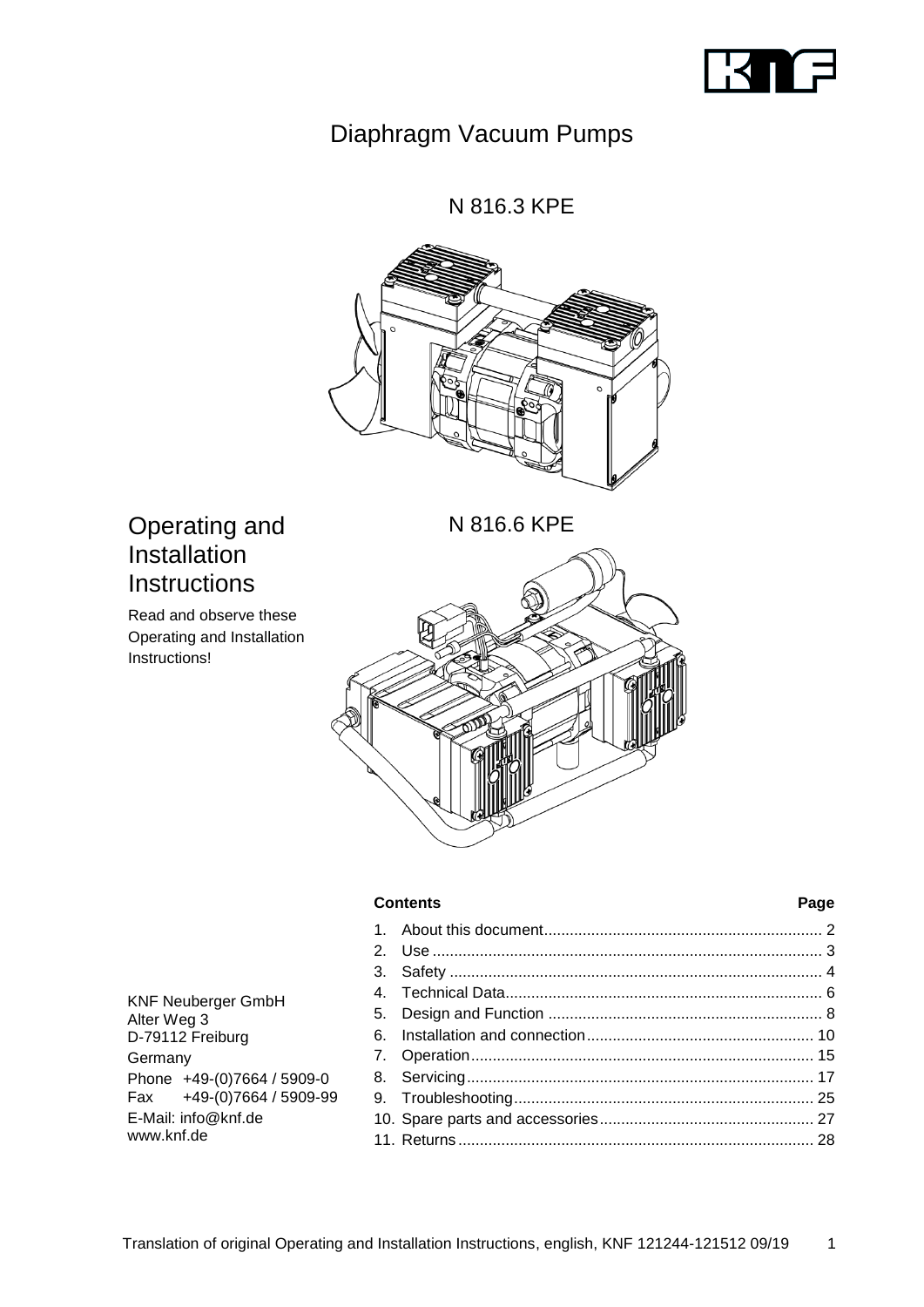# <span id="page-1-0"></span>**1. About this document**

## **1.1. Using the Operating and Installation Instructions**

The Operating and Installation Instructions are part of the pump.

➔ Pass on the Operating and Installation Instructions to the next owner.

Customer-specific project pumps (pump models which begin with "PJ" or "PM") may differ from the Operating and Installation Instructions. Project pumps

> **→** For project pumps, also observe the agreed upon specifications.

## **1.2. Symbols and markings**

## **Warning**



A danger warning is located here.

Possible consequences of a failure to observe the warning are specified here. The signal word, e.g. Warning, indicates the danger level.

➔ Measures for avoiding the danger and its consequences are specified here.

## **Danger levels**

| Signal word    | Meaning                                         | Consequences if not observed                                               |
|----------------|-------------------------------------------------|----------------------------------------------------------------------------|
| <b>DANGER</b>  | warns of immedi-<br>ate danger                  | Death or serious injuries<br>and/or serious damage are the<br>consequence. |
| <b>WARNING</b> | warns of possible<br>danger                     | Death or serious injuries<br>and/or serious damage are<br>possible.        |
| <b>CAUTION</b> | warns of a possibly<br>dangerous situa-<br>tion | Minor injuries or damage are<br>possible.                                  |

*Tab. 1*

## **Other information and symbols**

- **→** An activity to be carried out (a step) is specified here.
- 1. The first step of an activity to be carried out is specified here. Additional, consecutively numbered steps follow.
- This symbol refers to important information. Ť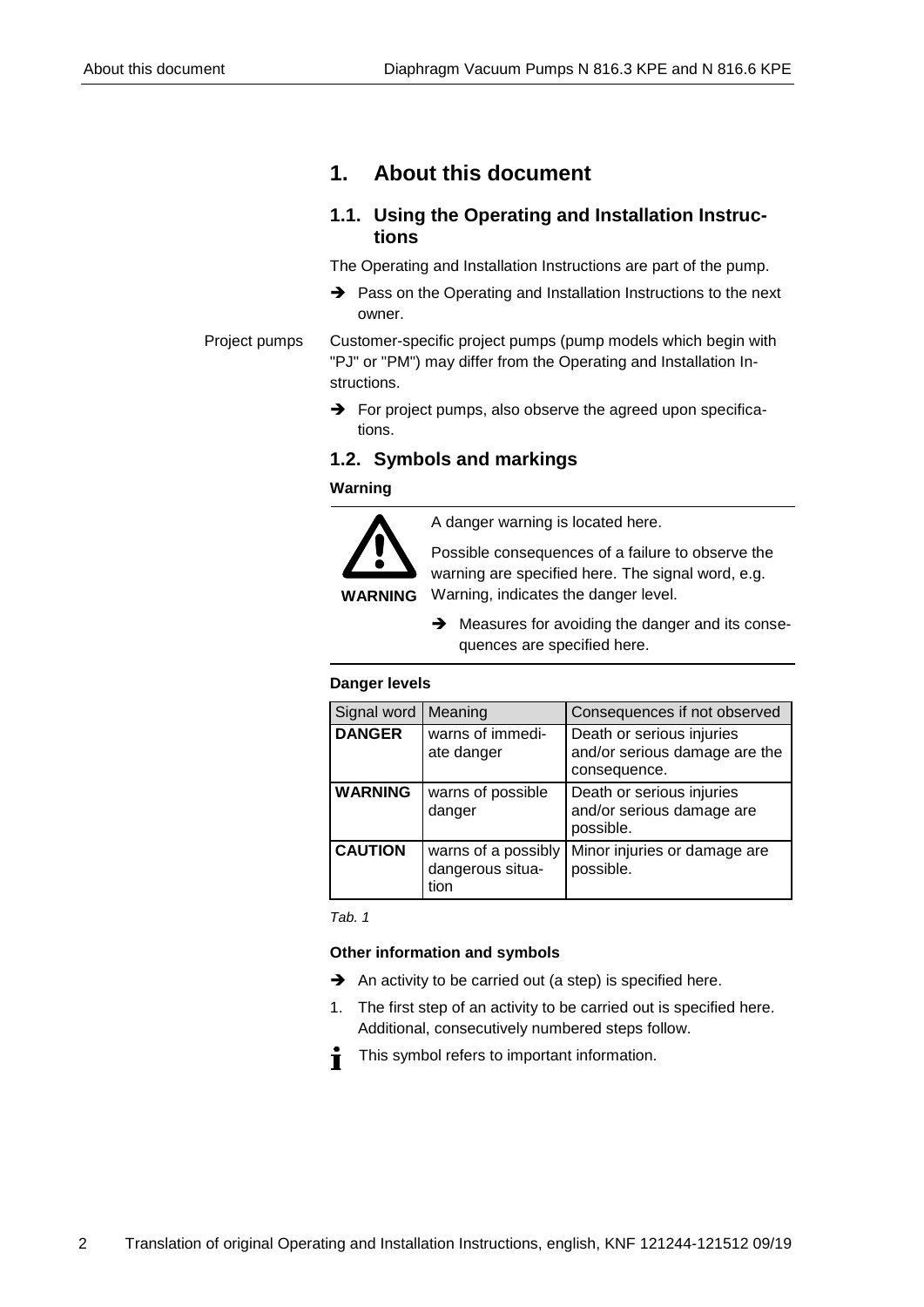## <span id="page-2-0"></span>**2. Use**

## **2.1. Proper use**

The pumps are exclusively intended for transferring gases and vapors.

#### **Owner's responsibility**

| Operating parameters and<br>conditions | Only install and operate the pumps under the operating parameters<br>and conditions described in chapter 4, Technical data. |
|----------------------------------------|-----------------------------------------------------------------------------------------------------------------------------|
|                                        | Only complete pumps may be taken into service.                                                                              |
|                                        | Make sure that the installation location is dry and the pump is<br>protected against rain, splash, hose and drip water.     |
| Requirements for<br>transferred medium | Before using a medium, check whether the medium can be trans-<br>ferred danger-free in the specific application case.       |
|                                        | Before using a medium, check the compatibility of the materials of<br>the pump head, diaphragm and valves with the medium.  |
|                                        | Only transfer gases which remain stable under the pressures and<br>temperatures occurring in the pump.                      |
|                                        |                                                                                                                             |

## **2.2. Improper use**

The pumps may not be operated in an explosive atmosphere.

The pumps are not suitable for transferring dusts.

The pumps are not suitable for transferring liquids.

The pumps are not suitable for aggressive media. For aggressive media there are other pumps in the KNF product program – please ask us for detail.

The pumps must not be used to create vacuum and overpressure simultaneously.

An overpressure must not be applied to the suction side of the pump.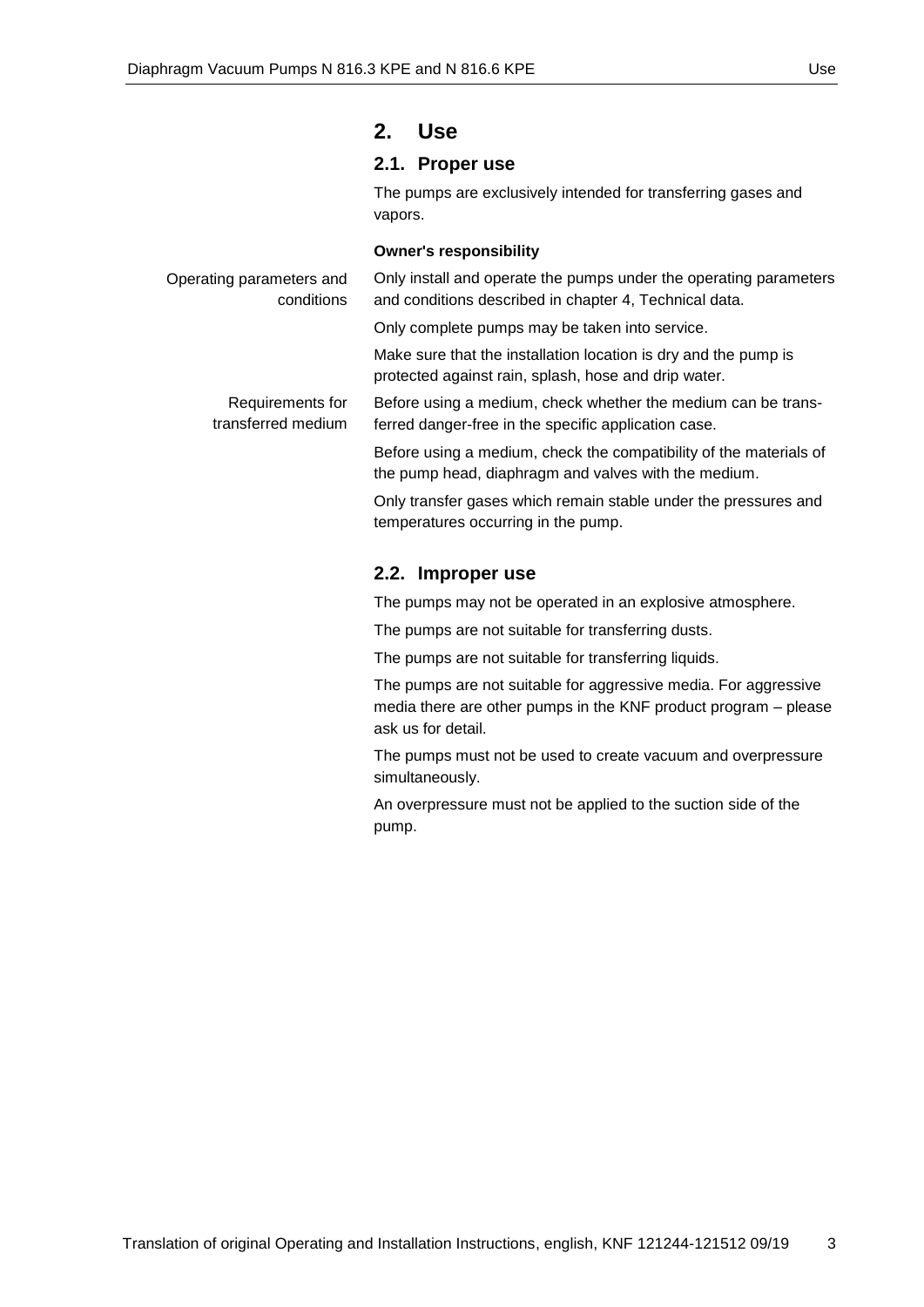<span id="page-3-0"></span>

|                                          | <b>Safety</b><br>3.                                                                                                                                                                                                                                                                                                                                                                                  |
|------------------------------------------|------------------------------------------------------------------------------------------------------------------------------------------------------------------------------------------------------------------------------------------------------------------------------------------------------------------------------------------------------------------------------------------------------|
|                                          | Note the safety precautions in chapters 6. Installation and<br>connection, and 7. Operation.                                                                                                                                                                                                                                                                                                         |
|                                          | The pumps are built according to the generally recognized rules of<br>technology and in accordance with the occupational safety and<br>accident prevention regulations. Nevertheless, dangers can result<br>during their use which lead to injuries to the user or others, or to<br>damage to the pump or other property.                                                                            |
|                                          | Only use the pumps when they are in a good technical and proper<br>working order, in accordance with their intended use, observing the<br>safety advice within the Operating and Installation Instructions, at<br>all times.                                                                                                                                                                         |
| Personnel                                | Make sure that only trained and instructed personnel or specially<br>trained personnel work on the pumps. This especially applies to<br>assembly, connection and servicing work.                                                                                                                                                                                                                     |
|                                          | Make sure that the personnel has read and understood the Operat-<br>ing and Installation Instructions, and in particular the "Safety"<br>chapter.                                                                                                                                                                                                                                                    |
| Working in a safety-<br>conscious manner | Observe the accident prevention and safety regulations when<br>performing any work on the pump and during operation.                                                                                                                                                                                                                                                                                 |
| Handling dangerous media                 | When transferring dangerous media, observe the safety regula-<br>tions when handling these media.                                                                                                                                                                                                                                                                                                    |
| Handling combustible media               | Be aware that the pumps are not designed to be explosion-proof.                                                                                                                                                                                                                                                                                                                                      |
|                                          | Make sure the temperature of the medium is always sufficiently<br>below the ignition temperature of the medium, to avoid ignition or<br>explosion. This also applies for unusual operational situations.                                                                                                                                                                                             |
|                                          | Note that the temperature of the medium increases when the pump<br>compresses the medium.                                                                                                                                                                                                                                                                                                            |
|                                          | Hence, make sure the temperature of the medium is sufficiently<br>below the ignition temperature of the medium, even when it is<br>compressed to the maximum permissible operating pressure of the<br>pump. The maximum permissible operating pressure of the pump<br>is stated in the technical specifications (chapter 4).                                                                         |
|                                          | If necessary, consider any external sources of energy, such as<br>radiation, that may add heat to the medium.                                                                                                                                                                                                                                                                                        |
|                                          | In case of doubt, consult the KNF customer service.                                                                                                                                                                                                                                                                                                                                                  |
| Environmental protection                 | Store all replacement parts in a protected manner and dispose of<br>them properly in accordance with the applicable environmental<br>protection regulations. Observe the respective national and inter-<br>national regulations. This especially applies to parts contaminated<br>with toxic substances.                                                                                             |
| <b>EC Directives / Standards</b>         | For the purposes of the Machinery Directive 2006/42/EC, pumps<br>are "partly completed machinery," and are therefore to be regarded<br>as not ready for use. Partly completed machinery may not be<br>commissioned until such time as it has been determined that the<br>machine in which the partly completed machinery is to be<br>assembled is in conformity with the provisions of the Machinery |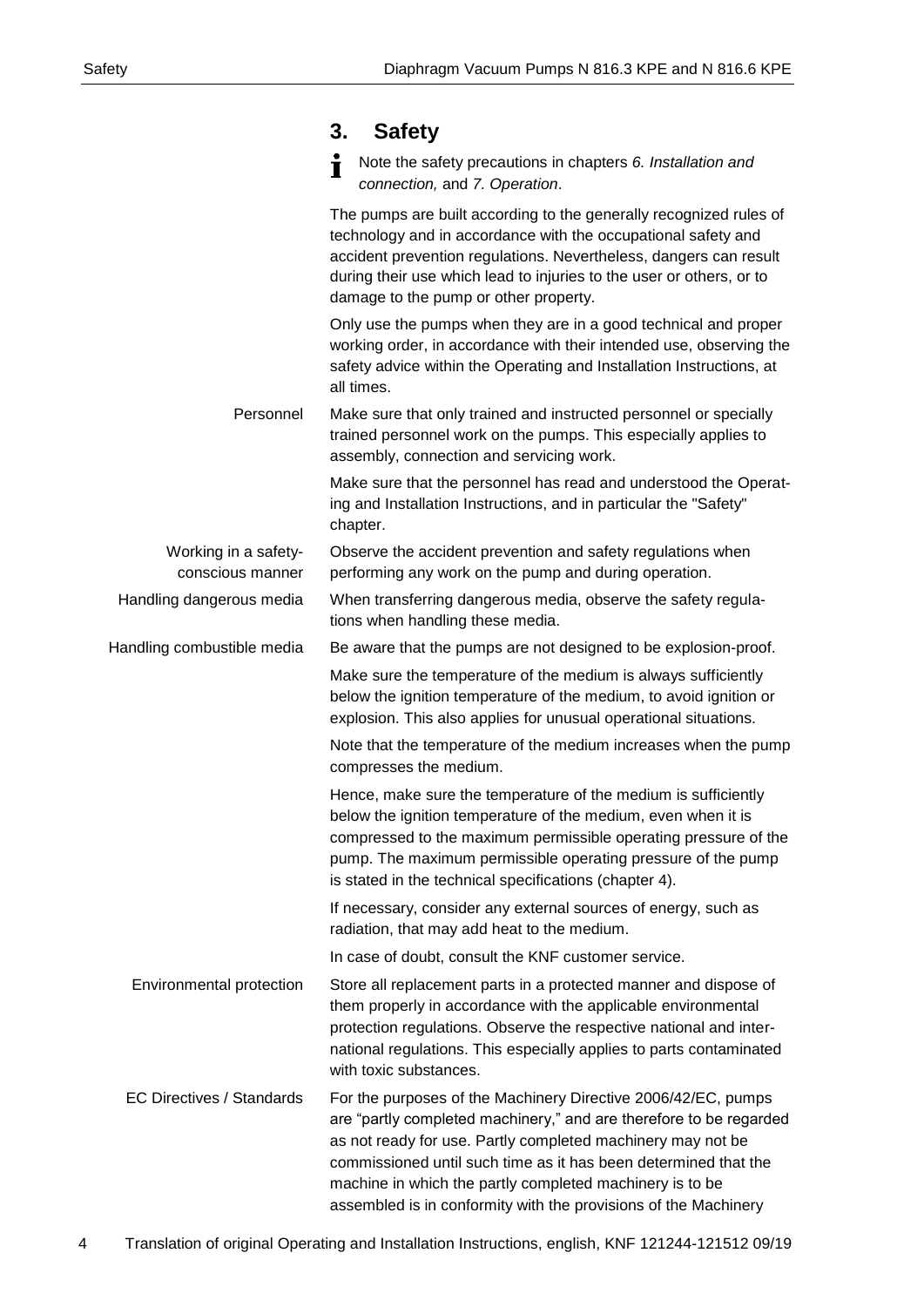Directive 2006/42/EC. The following essential requirements of Annex I of Directive 2006/42/EC (general principles) are applied and observed:

- − General Principles No. 1
- − No. 1.1.2. / 1.1.3. / 1.3.1. / 1.3.3. / 1.3.4. / 1.4.1. / 1.5.1. / 1.5.2. / 1.5.8. / 1.5.9. / 1.7.4. / 1.7.4.1. / 1.7.4.3.

As these partly completed machinery are OEM-models the power supplies and the equipment for disconnecting and switching-off the partly completed machinery respectively have to be considered when mounting as well as over-current and overload protective gear.

In addition a protection against mechanical parts in motion and hot parts, if existing, has to be provided when mounting.

 $\epsilon$ 

The pumps conform to the Directive 2011/65/EU.

The following harmonized standards have been used:

- DIN EN 55014-1/2
- DIN EN 61000-3-2/3
- DIN EN 50581
- DIN EN 60335-1

Customer service and repairs

Only have repairs to the pumps carried out by the KNF Customer Service responsible.

Use only genuine parts from KNF for servicing work.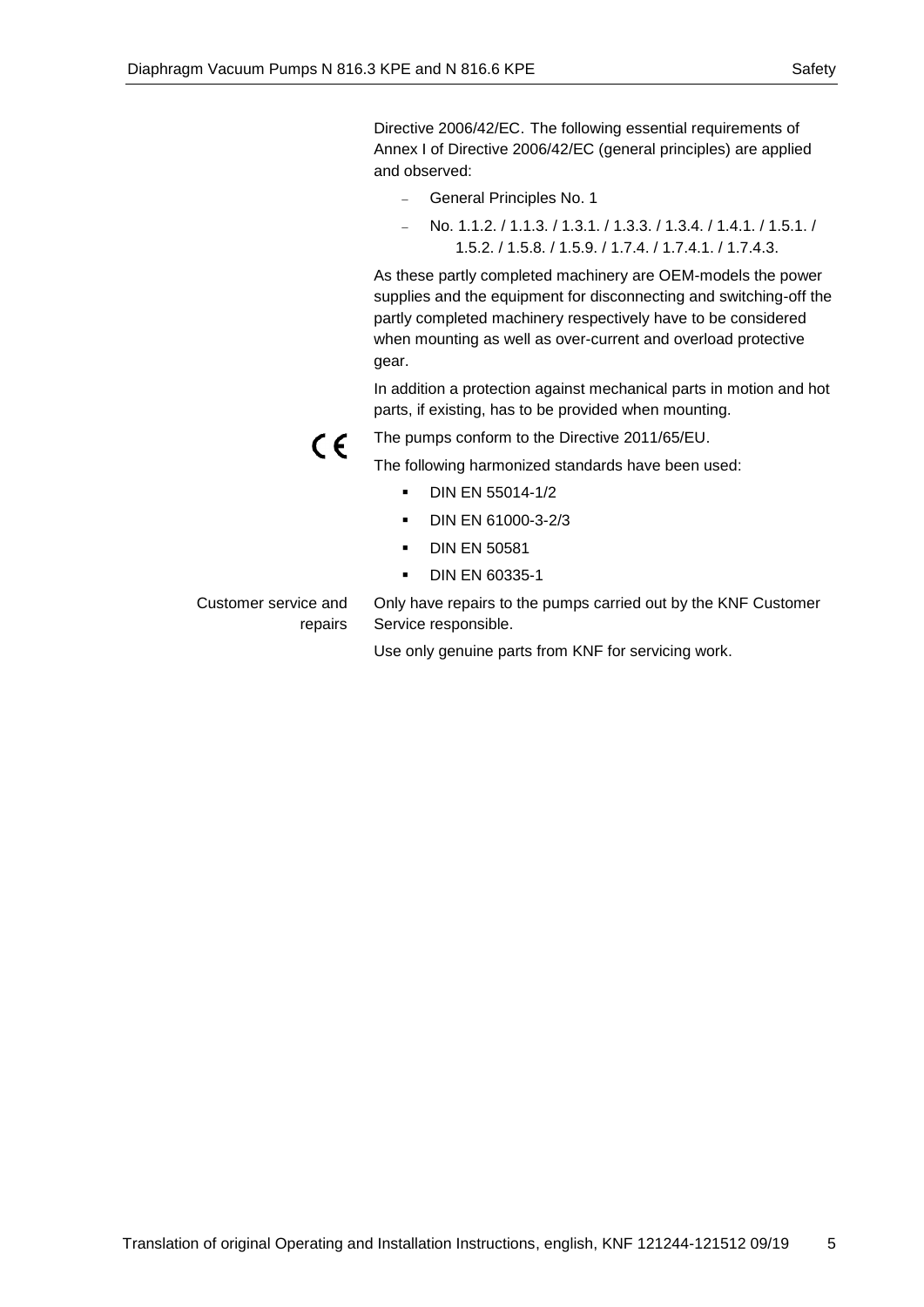# <span id="page-5-0"></span>**4. Technical Data**

## **Pump materials**

| Assembly              | <b>Material</b> |
|-----------------------|-----------------|
| Pump head             | <b>PPS</b>      |
| Diaphragm             | EPDM            |
| Valve plates/sealings | EPDM            |

*Tab. 2*

### **Pneumatic performance**

N 816.3 KPE

| <b>Parameter</b>                            | Value |
|---------------------------------------------|-------|
| Max. permissible operating pressure [bar g] | 0.5   |
| Ultimate vacuum [mbar abs.]                 | 15    |
| Delivery rate at atm. pressure [I/min]*     | 16    |

*Tab. 3 \* Liters in standard state (1013 mbar)*

## N 816.6 KPE

| Parameter                                   | Value |
|---------------------------------------------|-------|
| Max. permissible operating pressure [bar g] | 0.5   |
| Ultimate vacuum [mbar abs.]                 | 10    |
| Delivery rate at atm. pressure [I/min]*     | 28    |

*Tab. 4 \* Liters in standard state (1013 mbar)*

#### **Pneumatic Connections**

| Parameter     | Value             |
|---------------|-------------------|
| IN 816.3 KPE  | Thread size G 1/8 |
| I N 816.6 KPE | I for hose ID 6mm |

*Tab. 5*

## **Electrical data**

| Parameter               | Value            |
|-------------------------|------------------|
| Electrical data         | see type label   |
| <b>Protection class</b> | IP <sub>00</sub> |

*Tab. 6*

The pumps are fitted as standard with a thermal-switch to protect against overloading. Thermal-switch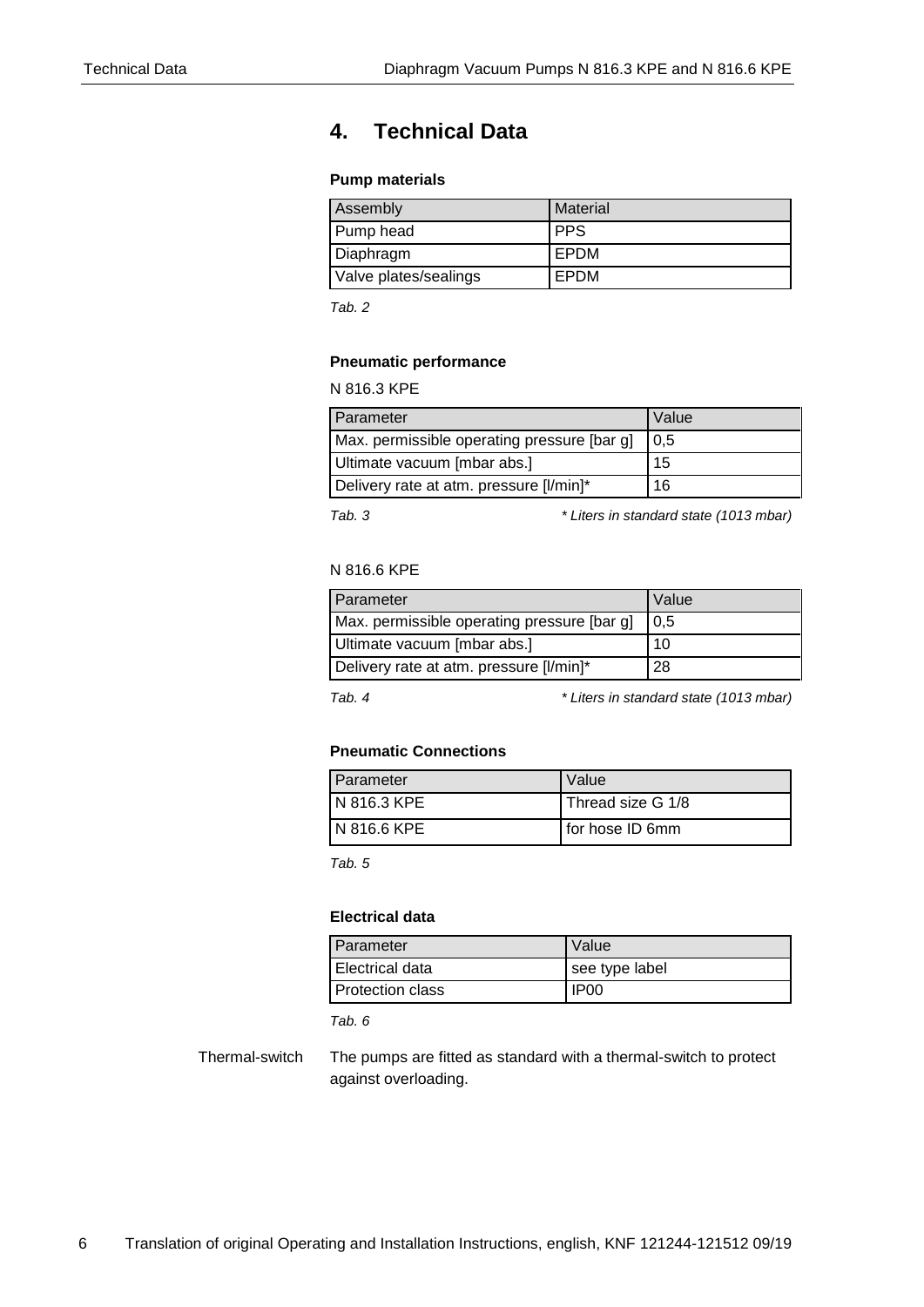## **Weight**

| Pump type   | Weight (kg)       |
|-------------|-------------------|
| N 816.3 KPE | $\mu$ approx. 3,0 |
| N 816.6 KPE | approx. $3,15$    |

*Tab. 7*

## **Other parameters**

| Parameter                                             | Value                                                                         |
|-------------------------------------------------------|-------------------------------------------------------------------------------|
| Permissible ambient temperature                       | + 5 °C to + 40 °C                                                             |
| Permissible media temperature                         | + 5 °C to + 40 °C                                                             |
| Dimensions N 816.3 KPE:<br>$L \times H \times W$ [mm] | approx. 202 x 133 x 114,5                                                     |
| Dimensions N 816.6 KPE:<br>$L \times H \times W$ [mm] | approx. 247 x 109 x 145                                                       |
| Maximum permissible ambient<br>relative humidity      | 80 % for temperatures up<br>to 31 °C, decreasing<br>linearly to 50 % at 40 °C |
| Max. altitude of site<br>[m above sea level]          | 2000                                                                          |

*Tab. 8*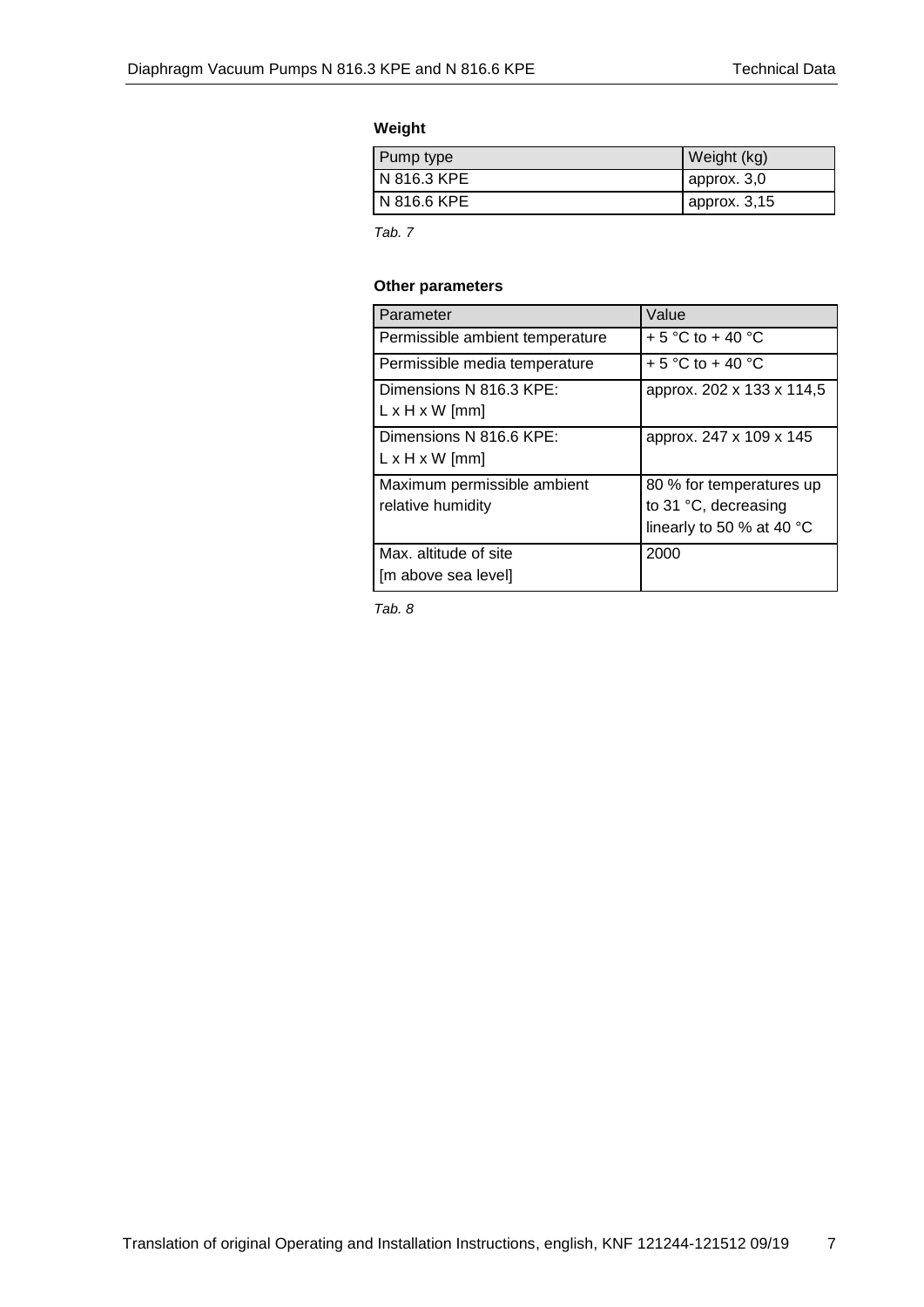# <span id="page-7-0"></span>**5. Design and Function**

## **Design N 816.3 KPE**

- **1** Fan
- **2** Pneumatic pump inlet
- **3** Motor
- **4** Pneumatic head connection
- **5** Pneumatic pump outlet
- **6** Capacitor (electrical connected, not assembled)



*Fig. 1: Diaphragm Vacuum Pump N 816.3 KPE*

## **Design N 816.6 KPE**

- **1** Pneumatic pump outlet
- **2** Motor
- **3** Capacitor (electrical connected, not assembled)
- **4** Fan
- **5** Pneumatic head connections
- **6** Pneumatic pump inlet



*Fig. 2: Diaphragm Vacuum Pump N 816.6 KPE*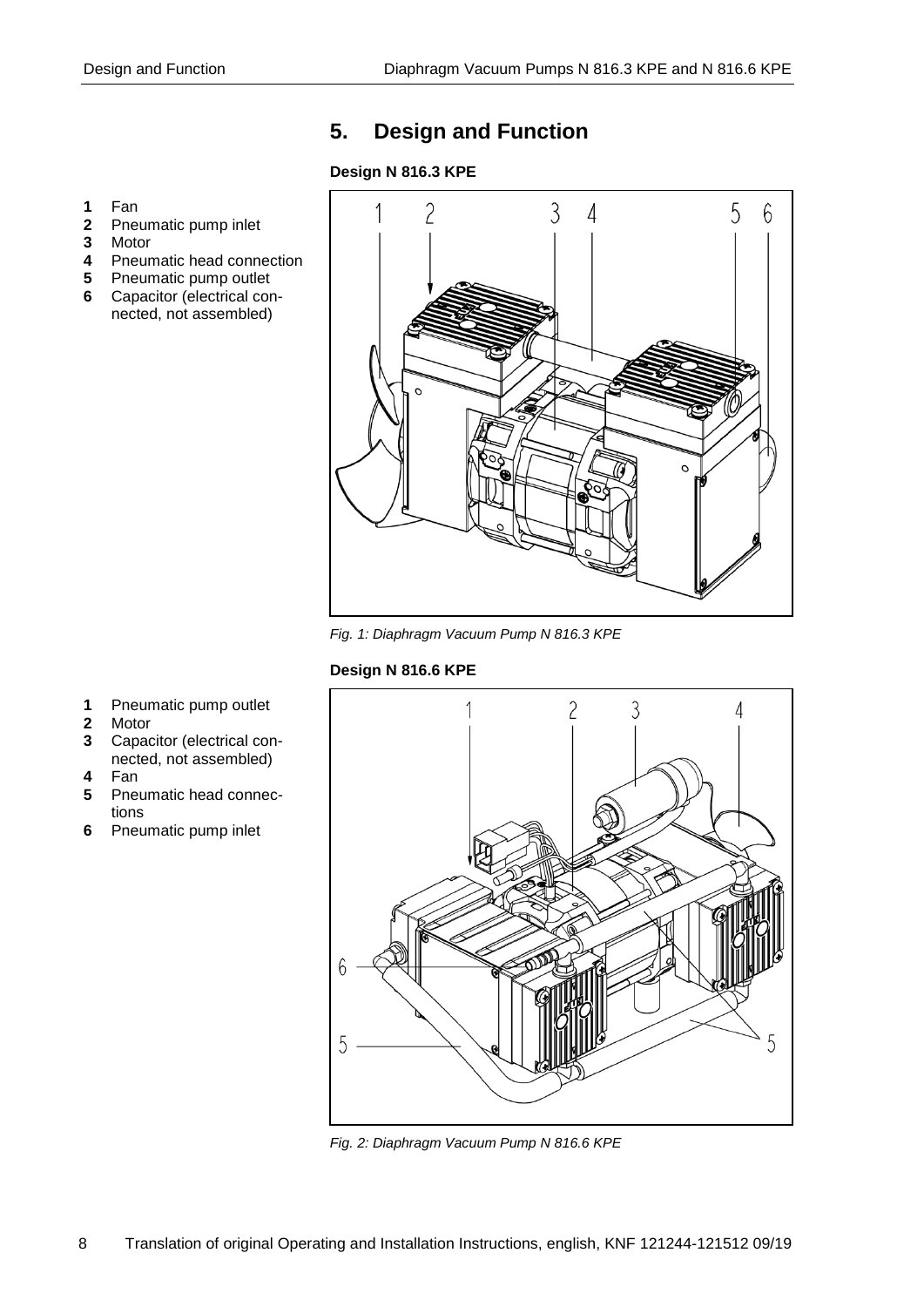## **Function Diaphragm Pump**

- **1** Outlet valve<br>**2** Inlet valve
- **2** Inlet valve
- **3** Transfer chamber
- 
- **4** Diaphragm **5** Eccentric
- **6** Connecting rod
- **7** Pump drive





Diaphragm pumps transfer, compress (depending on pump version) and evacuate gases and vapors.

The elastic diaphragm (**4**) is moved up and down by the eccentric (**5**) and the connecting rod (**6**). In the downward stroke it aspirates the gas to be transferred via the inlet valve (**2**). In the upward stroke, the diaphragm presses the medium out of the pump head via the outlet valve (**1**). The transfer chamber (**3**) is hermetically separated from the pump drive (**7**) by the diaphragm.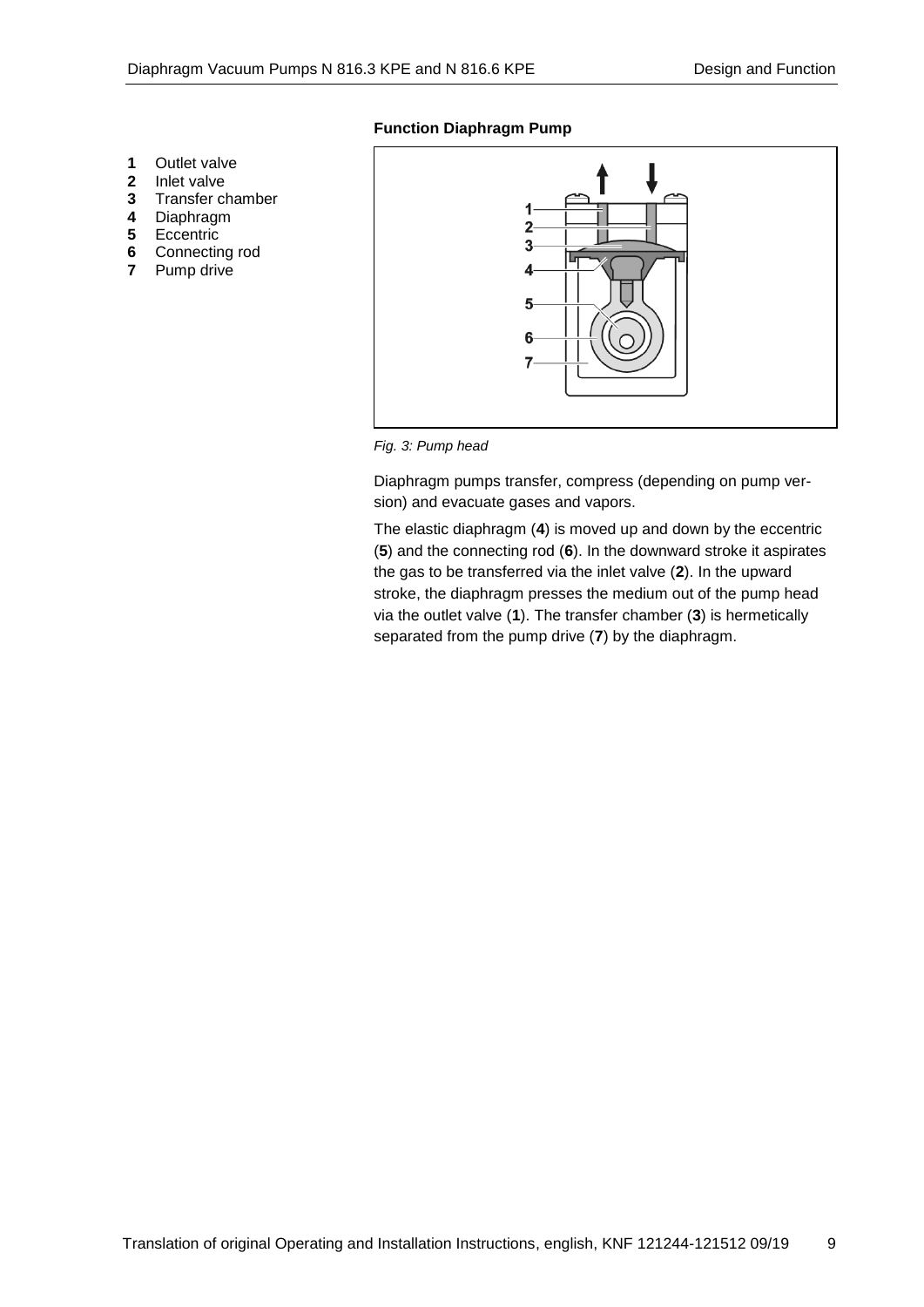<span id="page-9-0"></span>

|                          | <b>Installation and connection</b><br>6.                                                                                                                                                                                                                                             |
|--------------------------|--------------------------------------------------------------------------------------------------------------------------------------------------------------------------------------------------------------------------------------------------------------------------------------|
|                          | Only install and operate the pumps under the operating parameters<br>and conditions described in chapter 4, Technical data.                                                                                                                                                          |
|                          | Observe the safety precautions (see chapter 3).                                                                                                                                                                                                                                      |
|                          | 6.1. Installation of the pump                                                                                                                                                                                                                                                        |
|                          | $\rightarrow$ Before installation, store the pump at the installation location to<br>bring it up to ambient temperature.                                                                                                                                                             |
| Mounting dimensions      | $\rightarrow$ For the mounting dimensions see Fig. 4, p. 11 (pump N 816.3)<br>KPE) and Fig. 5, p. 12 (pump N 816.6 KPE).                                                                                                                                                             |
| Immediate environment    | When installing the pump, ensure that no flammable objects or<br>$\rightarrow$<br>objects subject to thermal deformation are located in the im-<br>mediate vicinity of hot pump parts (head, motor).                                                                                 |
| Installation position    | The pump may be installed in any position. Use metal screws<br>to fasten the pump at the indicated attachment points.                                                                                                                                                                |
|                          | Ť.<br>For pump N816.3 KPE:<br>In order to drain off possible condensate successfully, KNF<br>recommends that pumps are installed in oblique position (with<br>the suction line in higher position than the pressure line; for<br>flow direction see the markings on the pump heads). |
| Cooling air supply       | $\rightarrow$ Install the pump so that the motor fan can intake sufficient<br>cooling air.                                                                                                                                                                                           |
| Attach connection cables | $\rightarrow$ Fasten the connection cables so that:                                                                                                                                                                                                                                  |
|                          | the cables do not contact moving parts<br>٠                                                                                                                                                                                                                                          |
|                          | the cables will not chafe or be damaged on sharp edg-<br>٠<br>es or corners                                                                                                                                                                                                          |
|                          | no pulling or pushing forces are exerted on the cable's<br>٠<br>connection points (strain relief)                                                                                                                                                                                    |
| Installation location    | $\rightarrow$ Make sure that the installation location is dry and the pump is<br>protected against rain, splash, hose and drip water.                                                                                                                                                |
|                          | The IP protection class of the pump motor is indicated on the<br>Ť<br>type plate.                                                                                                                                                                                                    |
|                          | $\rightarrow$ Install the pump at the highest point in the system to prevent<br>condensate from collecting in the pump head.                                                                                                                                                         |
|                          | $\rightarrow$ Protect the pump from dust.                                                                                                                                                                                                                                            |
|                          | Protect the pump from exposure to fats and oils.<br>→                                                                                                                                                                                                                                |
|                          | Protect the pump from vibrations and jolts.<br>→                                                                                                                                                                                                                                     |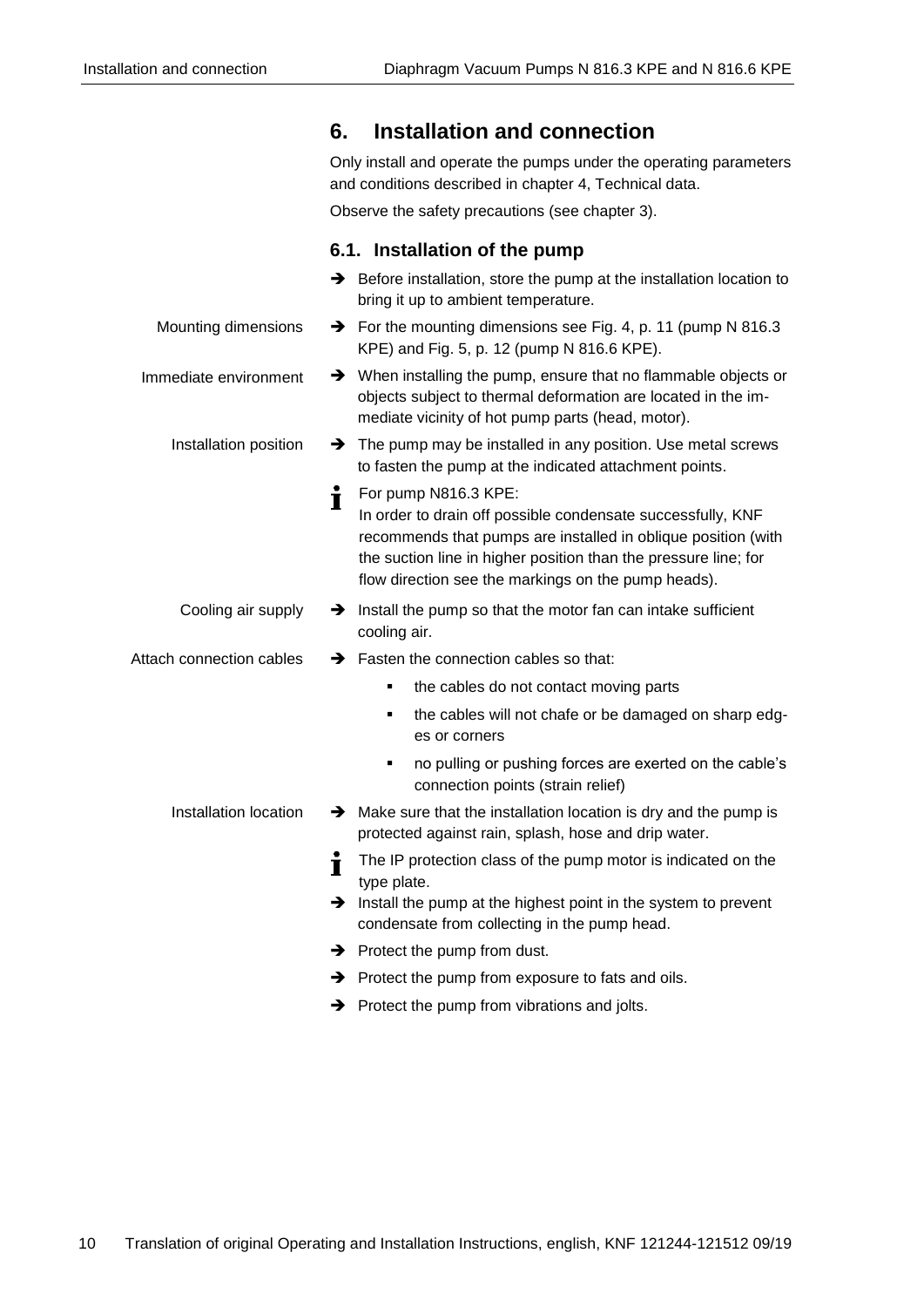Protection against touching and foreign objects



Hazard of injuries during operation

- ➔ Take protective measures against touching parts connected to electrical power (electrical connection, possibly motor coils).
- **→** Take protective measures against touching moving parts (e.g. fans).
- ➔ The pump will restart automatically after the automatic resetting temperature limiter has been triggered.

Hazard of damage to the pump during operation

→ Take protective measures against foreign objects which could enter the pump.



*Fig. 4: Mounting dimensions pump N 816.3 KPE (All dimensional tolerances conform to DIN ISO 2768-1, Tolerance Class V)*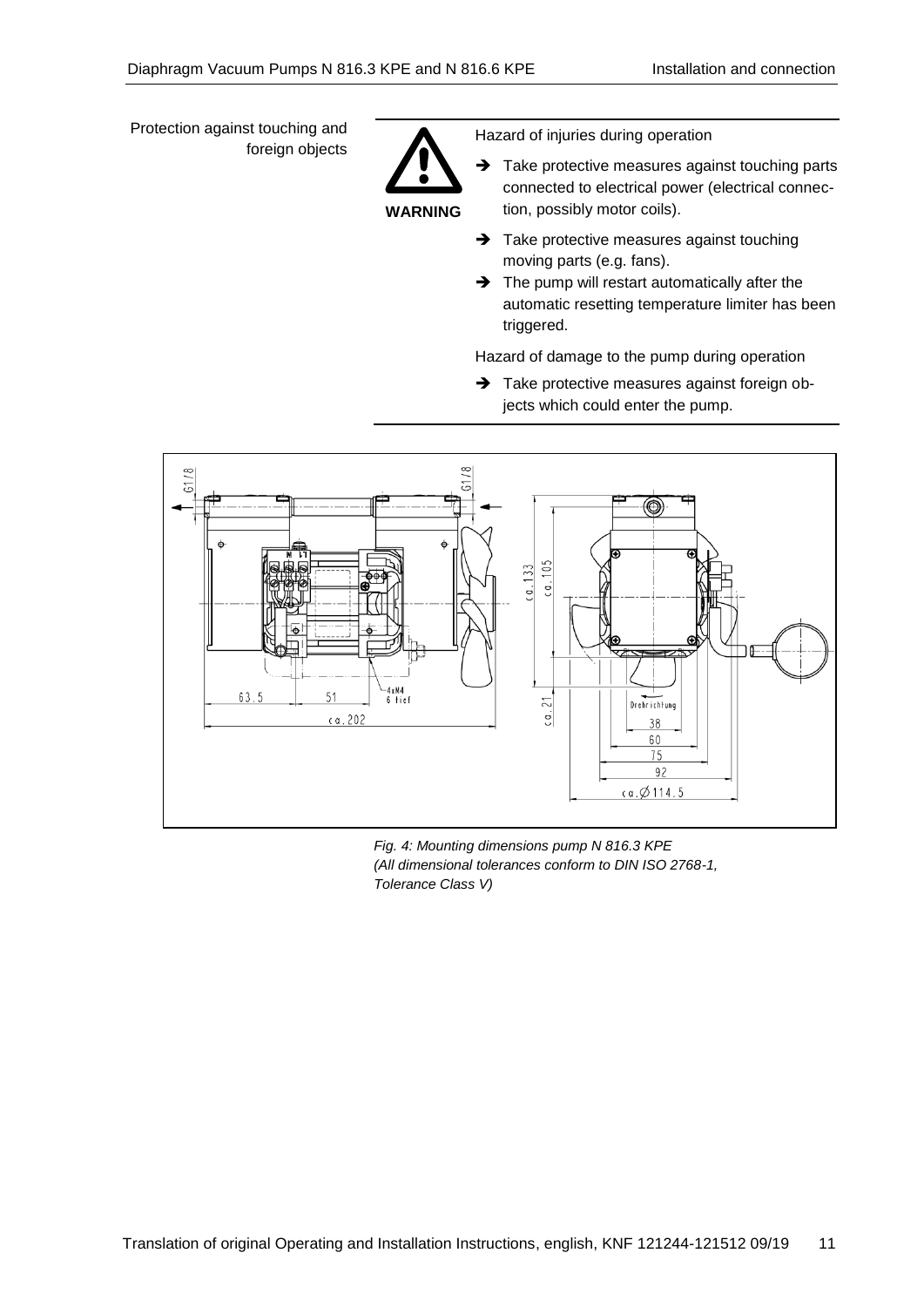

*Fig. 5: Mounting dimensions pump N 816.6 KPE (All dimensional tolerances conform to DIN ISO 2768-1, Tolerance Class V)*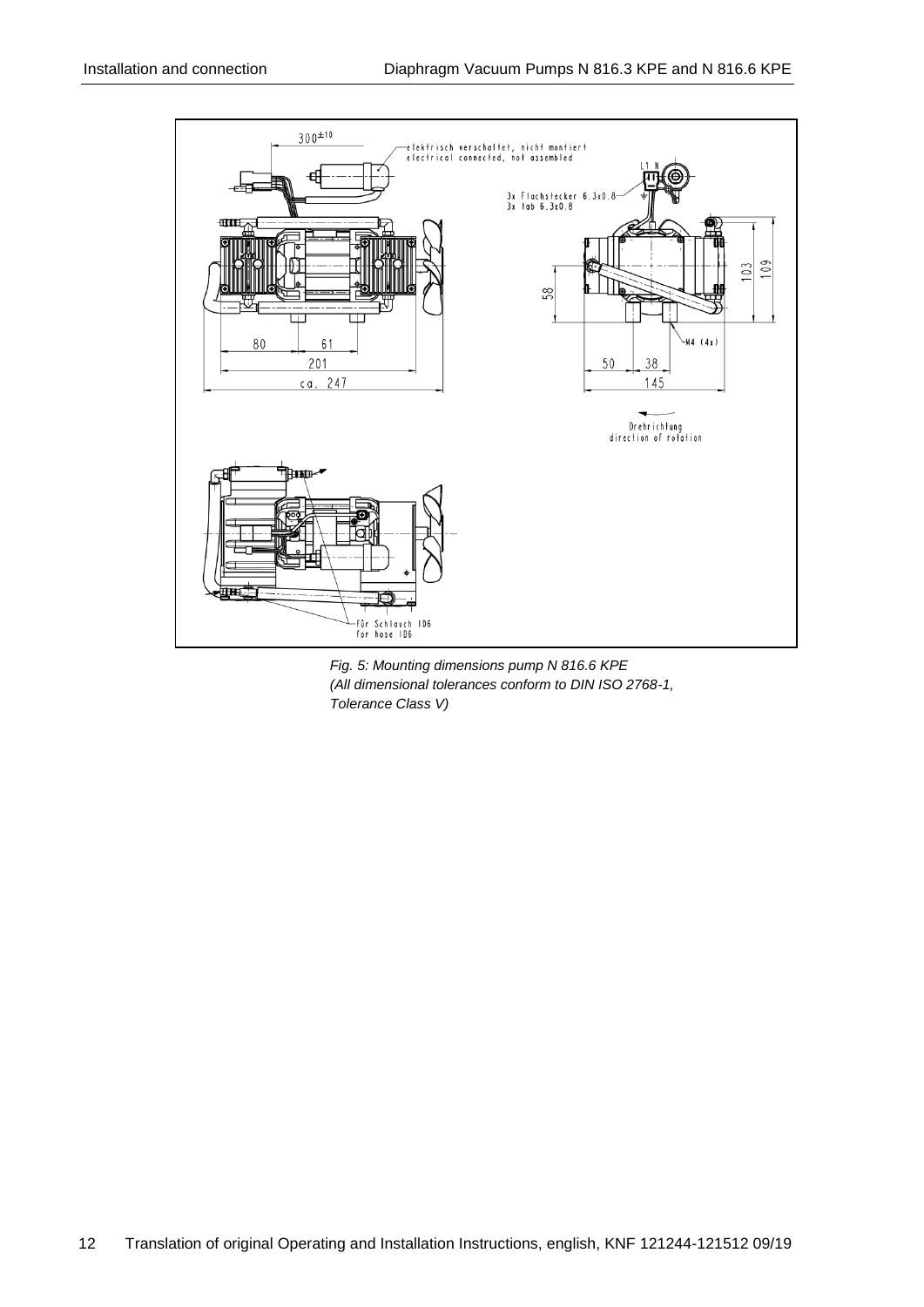## **6.2. Electrical connection**



Extreme danger from electrical shock

**→** Only have the pump connected by an authorized specialist.

➔ Only have the pump connected when the power supply is disconnected.

- ➔ When connecting the device to a power source, the relevant standards, directives, regulations, and technical standards must be observed.
- → In the electrical installation, arrangements (complying with EN 60335-1) must be made for disconnecting the pump motor from the electrical supply.
- ➔ KNF recommends that a fuse is installed in the motor supply circuit (overcurrent release).
- ➔ It is recommended that an additional "Emergency Stop" switch is installed.
- ➔ The pump must be installed so that contact with live parts is impossible.

## **Connecting pump**

- 1. Compare the supply data with the data on the motor-plate. For operating current see type plate.
- The voltage must not vary by more than + 10% and 10% from Ť that shown on the type-plate.
- 2. Connect the earth (ground) wire to the motor.
- 3. Connect motor cables:
- The pump N816.3 KPE is connected electrically by means of a  $\blacksquare$ terminal strip. The pump N816.6 KPE is connected using a three-pole tab terminal (one 6.3 x 0.8-plug each for L1, N and ground).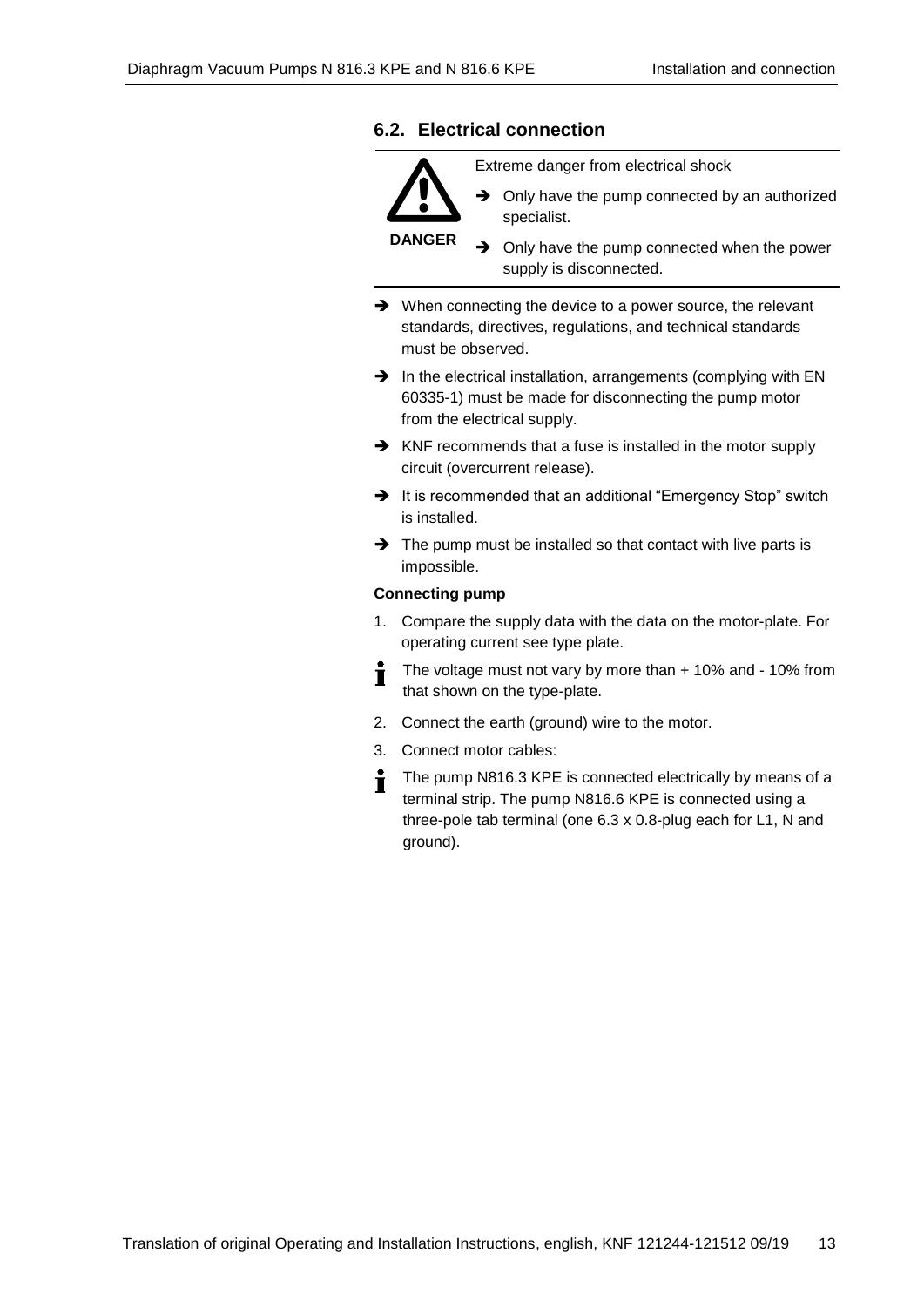|                         | 6.3. Pneumatic connection                                                                                                                                         |
|-------------------------|-------------------------------------------------------------------------------------------------------------------------------------------------------------------|
| Connected<br>components | $\rightarrow$ Only connect components to the pump which are designed for<br>the pneumatic data of the pump (see chapter 4, Technical da-<br>ta).                  |
| Pump exhaust            | $\rightarrow$ If the pump is used as a vacuum pump, safely discharge the<br>pump exhaust at the pump's pneumatic outlet.                                          |
|                         | <b>Connecting pump</b>                                                                                                                                            |
|                         | A marking on the pump head shows the direction of flow.<br>Ť                                                                                                      |
|                         | For pump N816.3 KPE:<br>4.                                                                                                                                        |
|                         | Remove the protective plugs from the hose connection<br>threads.<br>For pump N816.6 KPE:                                                                          |
|                         | Remove the protective plugs from the hose connectors of the<br>pressure and suction side.                                                                         |
|                         | 5. For pump N816.3 KPE:<br>Connect the suction line and pressure line (thread size G 1/8).<br>For pump N816.6 KPE:                                                |
|                         | Connect the suction line to head 1 (see Fig. 2/6) and the pres-<br>sure line to head 3 (Fig. 2/1) (tube inner diameter 6 mm).                                     |
|                         | Possible condensate is drained off through the pressure line;<br>İ<br>for that reason a tank to catch the condensate must be in-<br>stalled in the pressure line. |
|                         | Lay the suction and pressure line at a downward angle to<br>Ť<br>prevent condensate from running into the pump.                                                   |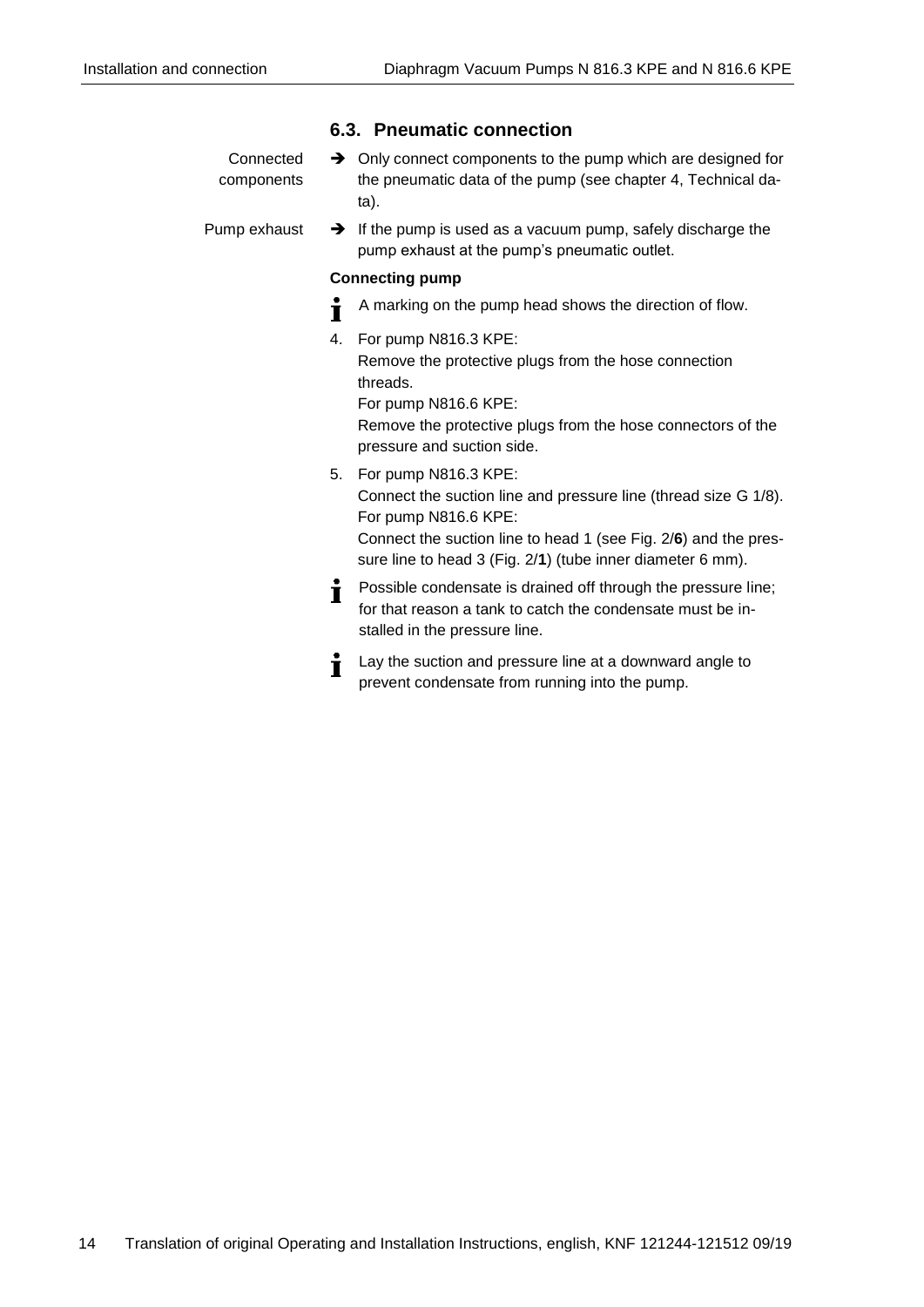# <span id="page-14-0"></span>**7. Operation**

- **→** Only operate the pumps under the operating parameters and conditions described in chapter 4, Technical data.
- ➔ Make sure the pumps are used properly (see chapter 2.1).
- ➔ Make sure the pumps are not used improperly (see chapter 2.2).
- **→** Observe the safety precautions (see chapter 3).
- ➔ The pumps are intended for installation. Before putting them into service it must be established that machinery or equipment in which they are installed meets the relevant regulations.



Hazard of the pump head bursting due to excessive pressure increase

- **→** Do not exceed max. permissible operating pressure (see chapter 4, Technical data).
- **→** Monitor pressure during operation.
- $\rightarrow$  If the pressure exceeds the maximum permissible operating pressure, immediately switch off pump and eliminate fault (see chapter 9. Troubleshooting).
- **→** Only throttle or regulate the air or gas quantity in the suction line to prevent the maximum permissible operating pressure from being exceeded.
- $\rightarrow$  If the air or gas quantity in the pressure line is throttled or regulated, make sure that the maximum permissible operating pressure is not exceeded.
- ➔ Ensure that the pump outlet is not closed or constricted.
- Excessive pressure (with all of the related hazards) can be Ť prevented by placing a bypass line with a pressure-relief valve between the pressure and suctions sides of the pump. For further information, contact our technical adviser (see last page for telephone number).

Pump standstill

➔ With the pump at a standstill, open pressure and suction lines to normal atmospheric pressure.



Automatic starting can cause personal injury and pump damage

**WARNING** When the operation of the pump is interrupted by the thermal switch, the pump will restart automatically after cooling down.

> **→** Take all necessary care to prevent this leading to a dangerous situation.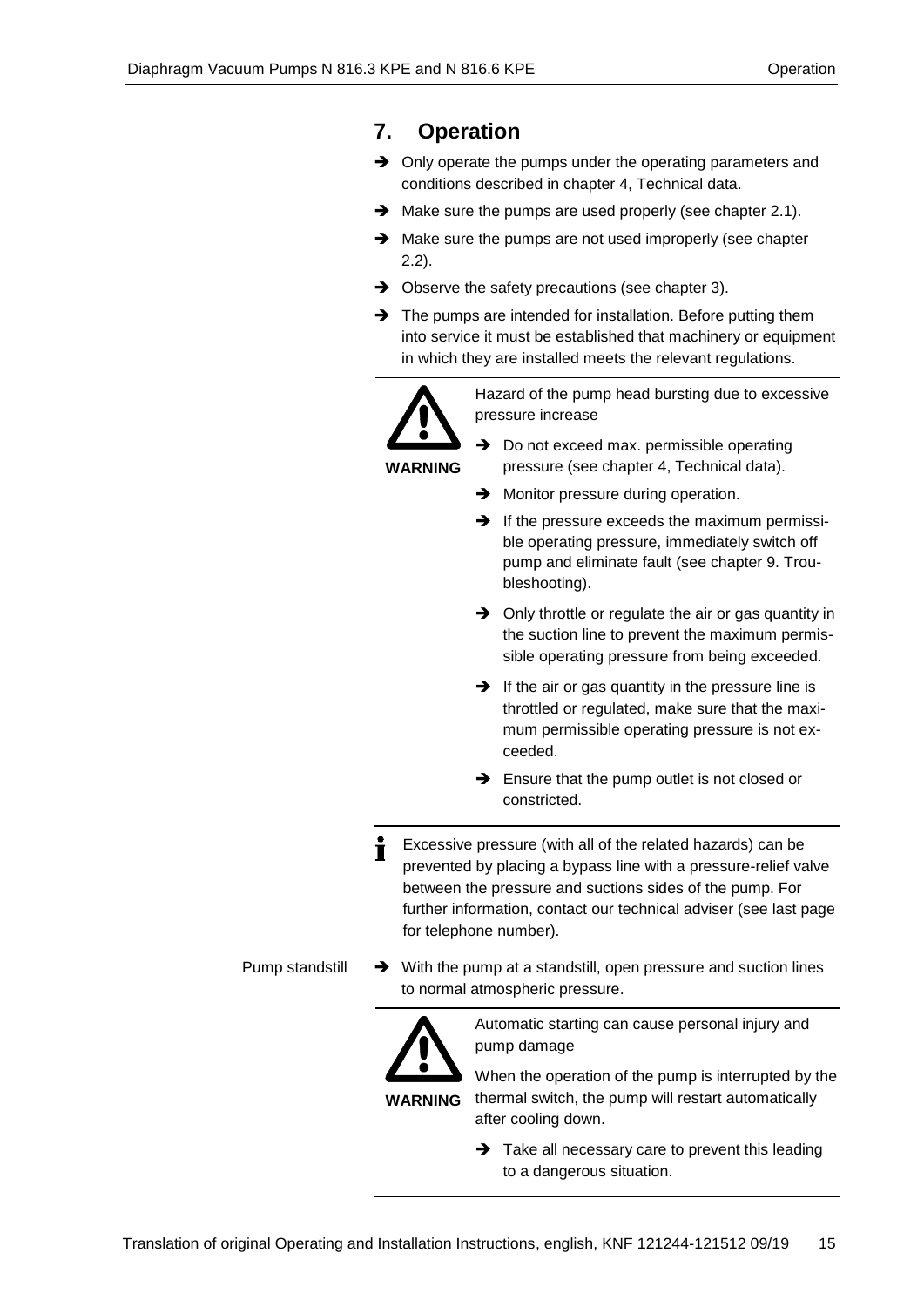## **Switching pump on**

- The pump may not start up against pressure or vacuum during Ť switch-on. This also applies in operation following a brief power failure. If a pump starts against pressure or vacuum, it may block. This activates the thermal switch, and the pump switches off.
- ➔ Make sure that no pressure or vacuum is present in the lines during switch-on.

## **Switching pump off**

- ➔ KNF recommends that, at the end of an evacuation operation, the pump should be allowed to run for a few minutes to remove condensate from the pump heads (drying of the pump).
- ➔ Open pressure and suction lines to normal atmospheric pressure.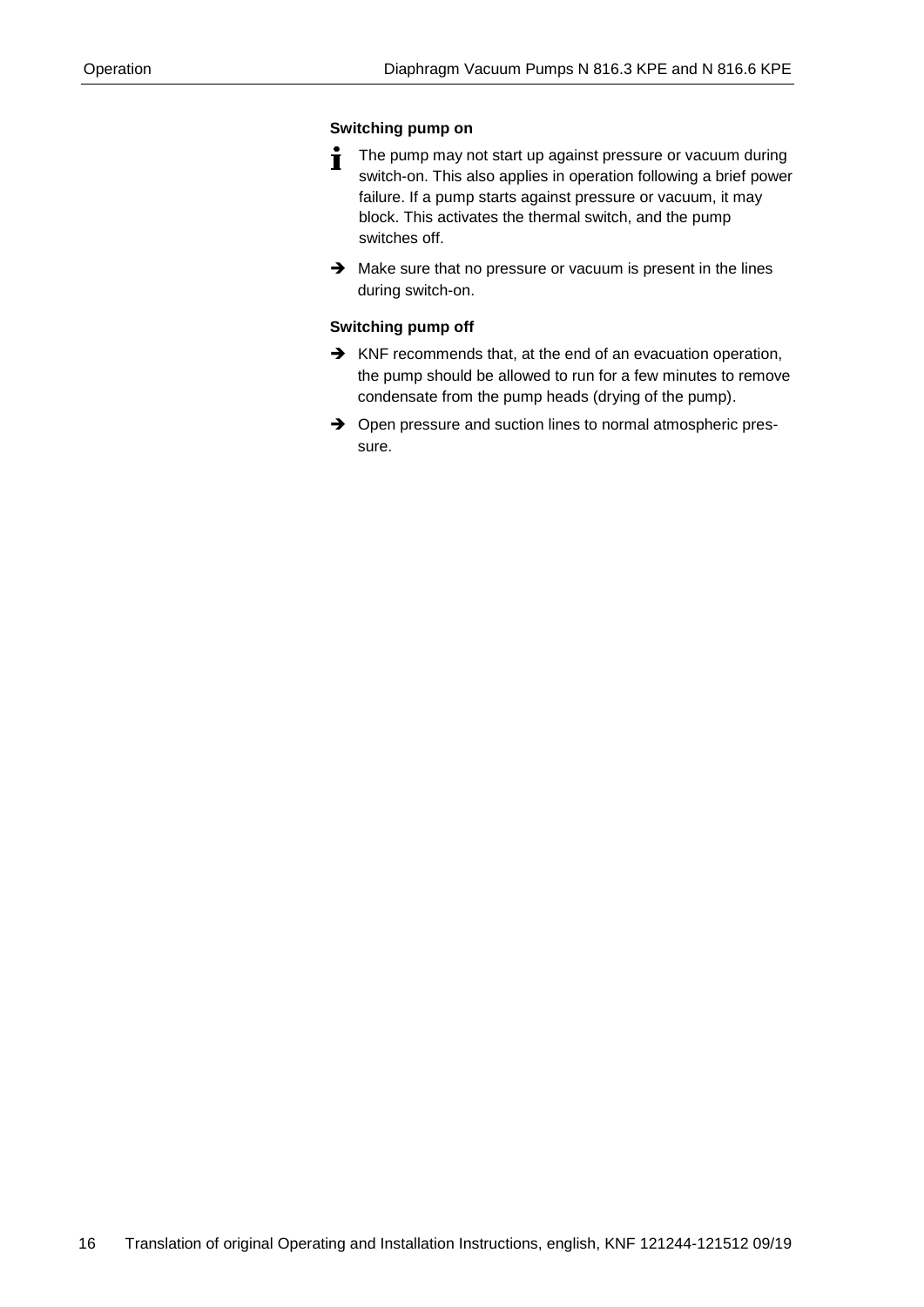# <span id="page-16-0"></span>**8. Servicing**

## **8.1. Servicing schedule**

| Component                               | Servicing interval                                                        |  |
|-----------------------------------------|---------------------------------------------------------------------------|--|
| Pump                                    | Regular inspection for external dam-<br>age or leaks                      |  |
| Tube connection                         | Regular inspection for external dam-<br>age or leaks                      |  |
| Diaphragm and valve<br>plates/ sealings | Replace if pump's pressure or flow<br>rate change without apparent reason |  |
|                                         | Replace at the latest, when pump<br>output decreases                      |  |



## **8.2. Cleaning**

When cleaning, make sure that no liquids enter the inside of  $\blacksquare$ the housing.

## **8.2.1. Flushing pump**

➔ Flush the pump under atmospheric conditions some minutes with air (or, if necessary for safety reasons, with an inert gas) prior to switch-off.

## **8.2.2. Cleaning pump**

Motor disconnected from mains and de-energized **Conditions** 



**WARNING**

Health hazard due to dangerous substances in the pump!

Depending on the substance transferred, caustic burns or poisoning are possible.

- ➔ Wear protective clothing if necessary, e.g. protective gloves.
- **→** Clean pump with suitable measures.



Danger of burns from hot pump parts

The pump head or motor may be hot even after the pump has been shut off.

**CAUTION →** Allow the pump to cool off after operation.

- ➔ As far as possible, clean the parts with a dry cloth. Solvents should not be used as they can attack the plastics, and synthetic rubber parts.
- ➔ If compressed air is available, blow out the components.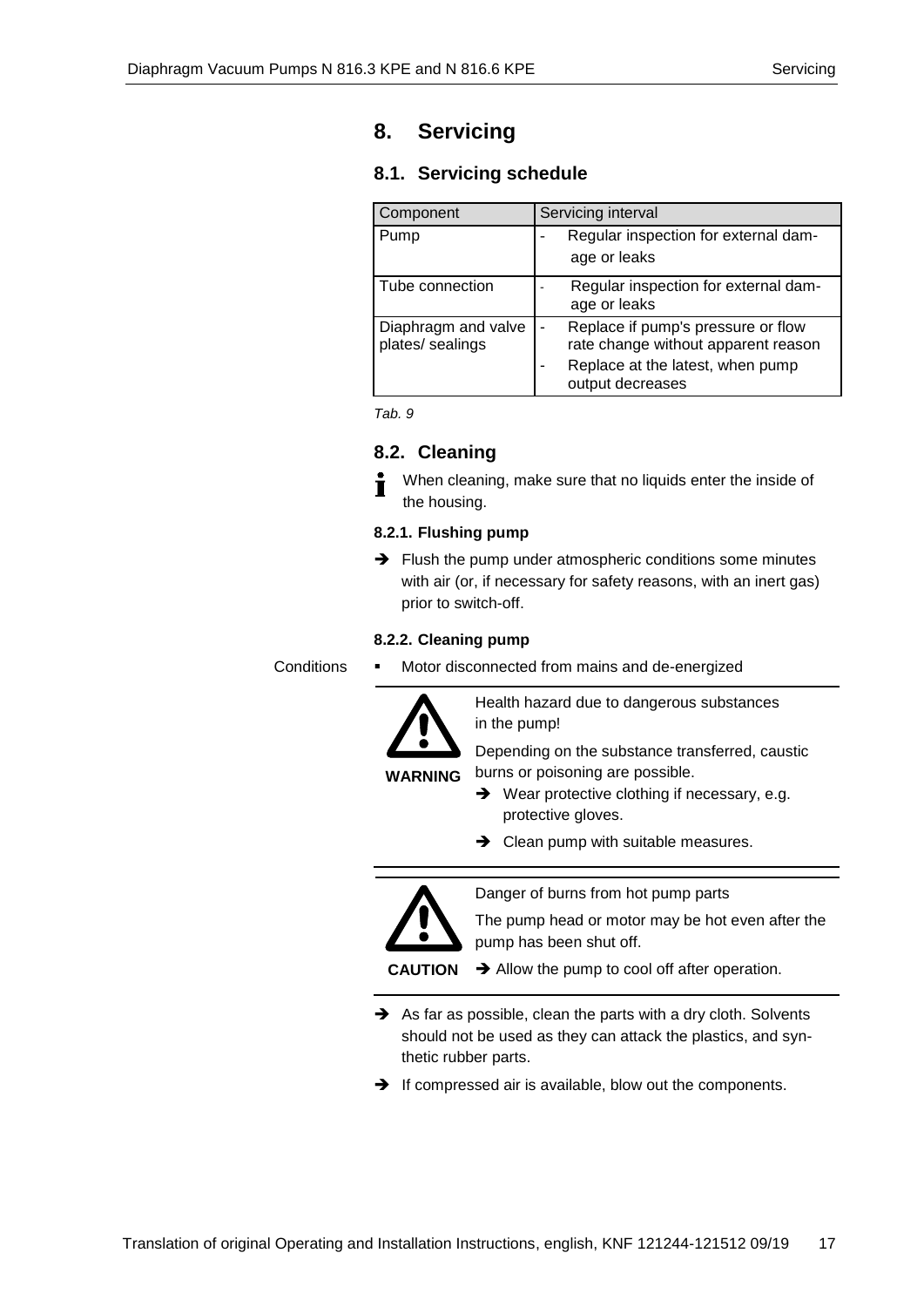## **8.3. Replacing diaphragm and valve plates/sealings**

**Conditions** 

- Motor disconnected from mains and de-energized
- Pump is clean and free of dangerous substances
- Tubes/pipes removed from pump's pneumatic inlet and outlet

Danger of burns from hot pump parts



The pump head or motor may be hot even after the pump has been shut off.

**CAUTION**

- ➔ Allow the pump to cool off after operation.
- ➔ Always replace diaphragm and the valve plates/sealings together to maintain the performance and safety of the pump.



Health hazard due to dangerous substances in the pump!

Depending on the substance transferred, caustic burns or poisoning are possible.

- ➔ Wear protective clothing if necessary, e.g. protective gloves.
- **→** Clean pump with suitable measures.

## **8.3.1. N 816.3 KPE**

Spare parts

| Spare part*         | Position** | Quantity |
|---------------------|------------|----------|
| Diaphragm           |            |          |
| Valve plate/sealing | / ຕ`       |          |

*Tab. 10 \* according to Spare parts list, chapter 10 \*\* according to Fig. 7*

Tools and material

| Tools/material             |  |
|----------------------------|--|
| Phillips screwdriver No. 2 |  |
| small slotted screwdriver  |  |
| Felt-tip pen               |  |

*Tab. 11 \* according to accessories list, chapter 10*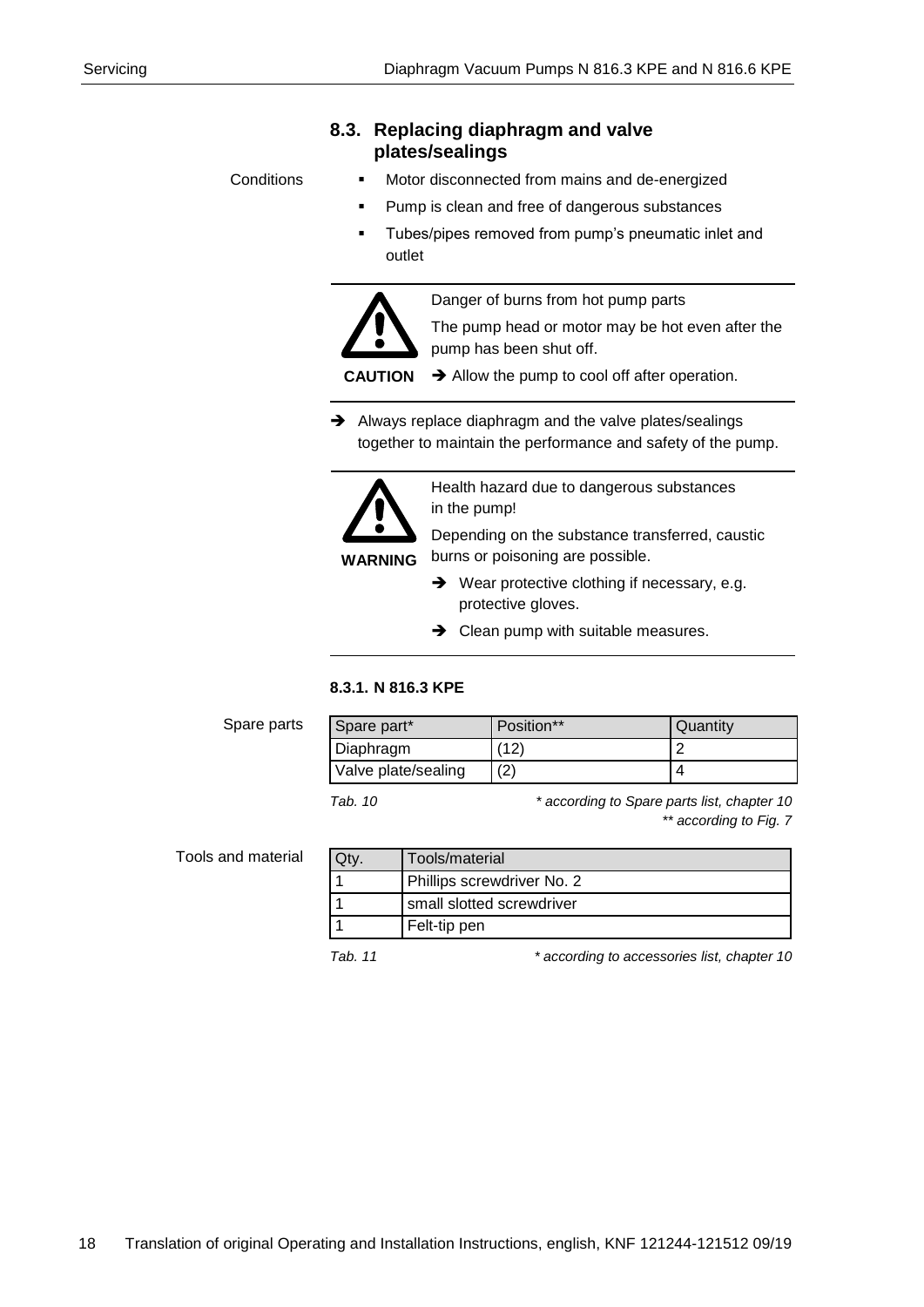

*Fig. 6: Pump N816.3 KPE*



*Fig. 7: Pump head (exploded drawing, symbolic)*

## **Remove pump head**

- 1. At both pump heads: Mark the position of head plate (Fig. 6/**3**), intermediate plate (**1**) and pump housing (**15**) relative to each other by a drawing line (**M**)with a felt-tip pen. This helps avoid incorrect assembly later.
- 2. At both pump heads: Undo the four screws (**4**) in the head plate.
- 3. Remove both pump heads (each consisting of a head plate (**3**) and intermediate plate (**1**)) together from the pump housing (**15**).
- Ť The connecting tube should remain in place.

## **Change diaphragm**

- 1.Turn the fan (Fig. 6/**14**) to bring one diaphragm (Fig. 7/**12**) to top dead centre.
- 2.Lift the edge of the diaphragm (Fig. 7/**12**) and, gripping it on opposite sides, unscrew it by turning anti-clockwise.
- 3.Take the diaphragm spacers (**13**) off the threaded portion of the diaphragm and retain them.
- 4.Check that all parts are free from dirt and clean them if necessary (see chapter 8.2.2).
- 5.Put the diaphragm spacers (**13**) on the thread of the new diaphragm.
- 6.Turn the fan (Fig. 6/**14**) until the connecting rod (connecting part between motor shaft and diaphragm) is at top dead centre.
- 7.Screw the new diaphragm (Fig. 7/**12**), complete with diaphragm spacers (**13**), into the connecting rod (clockwise) and tighten it by hand.

8.Carry out steps 1 to 7 for the second pump head.

## **Change valve plates/sealings**

- 1. Pull the connecting tube (**11**) out of one of the two head plates (**3**); take care to ensure that the sealing (**9**) is not lost.
- 2. Use a small screwdriver to remove the two screw caps (**5**) on the pump head and the undo the screws (**6**).
- 3. Separate the head plate (**3**) from the intermediate plate (**1**).
- 4. Remove the valve plates/sealings (**2**) from the intermediate plate (**1**).
- 5. Check that the valve seats in the head plate and intermediate plate are clean; if scratches or distortion are evident on these parts they should be replaced.
- 6. Lay in valve plates/sealings:
- The valve plates/sealings for suction and pressure sides are  $\blacksquare$ identical, as are upper and lower sides of the valve plates/sealings.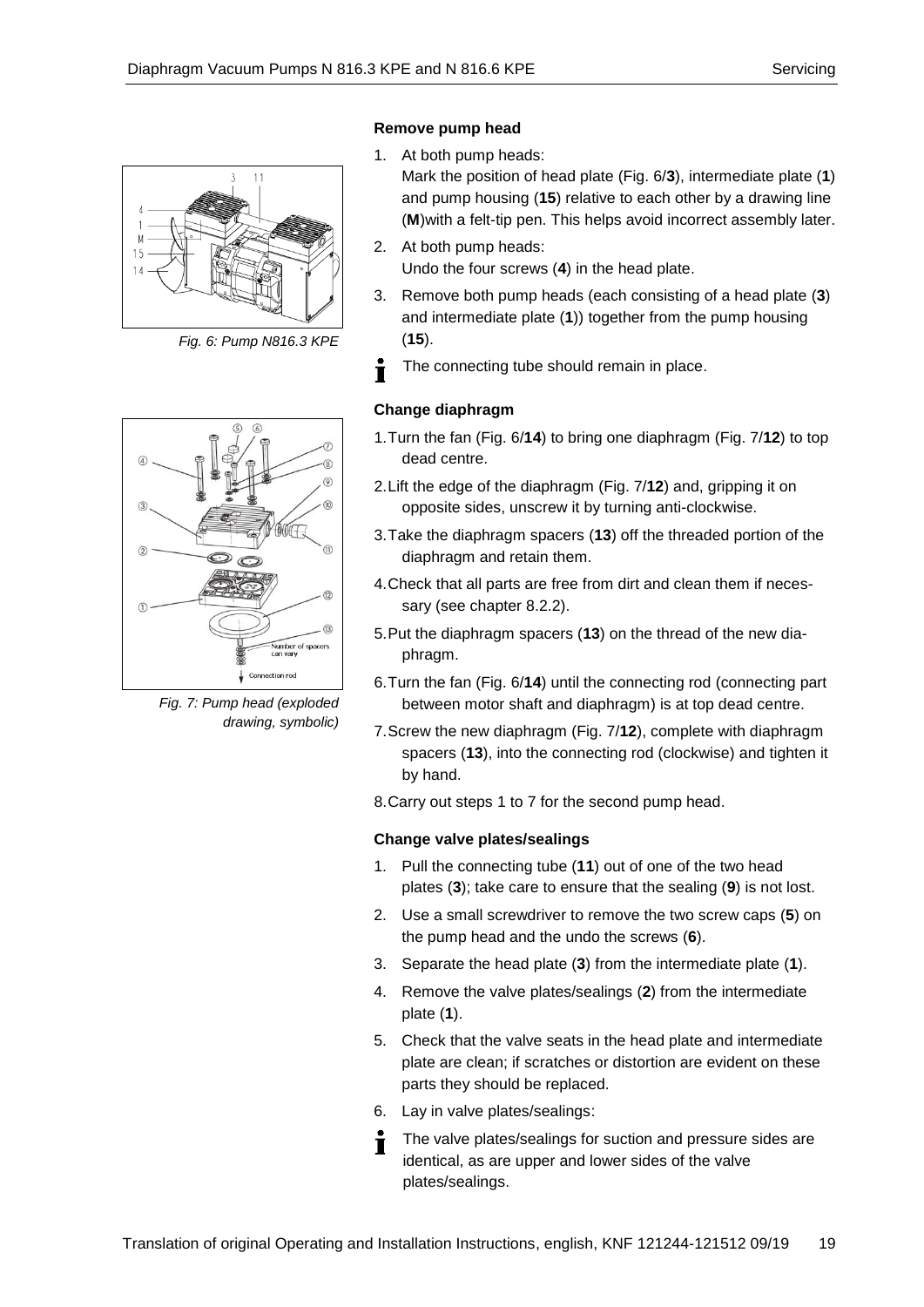

*Fig. 8: Orientation of disk spring*

Lay the new valve plates/sealings (**2**) in the recesses in the intermediate plate (**1**).

- 7. Check that the hole of the valve plates/sealings (**2**) is centred on the centering pin of intermediate plate (**1**) by moving them gently sideways.
- 8. Place the head plate (**3**) on the intermediate plate (**1**), in the position indicated by the marking (Fig. 6/**M**).
- 9. Check that the head plate (Fig. 7/**3**) is centred by moving it gently sideways.
- 10. Join the head plate (**3**) and the intermediate plate (**1**) by tightening the two screws (**6**) (hand-tight).
- For placement of disk spring (**7**) and washer (**8**) and for Ť orientation of disk spring see Fig. 8.
- 11. Install the screw caps (**5**).
- 12. Carry out steps 2 to 11 for the second pump head.
- 13. Dispose of the old diaphragm and valve plates/sealings properly.

## **Refit pump heads**

- 1. Put the sealing (**9**) into the head plate (**3**); push the connecting tube (**11**) into the hole in the head plate (**3**).
- Ensure that the O-ring (**10**) lies on the end of the connecting tube.
- 2. Place the two pump heads that are joined by the connecting tube (**11**) on the housing according to the markings (Fig. 6/**M**).
- 3. On both pump heads: Gently tighten the screws (Fig. 7/**4**) , evenly and diagonally.
- 4. Turn the fan (Fig. 6/**14**) to check that the pump rotates freely.
- 5. Now tighten at both pump heads screws (Fig. 7/**4**) diagonally hand-tight.

## **Final steps**

- 1. Reconnect suction and pressure line to the pump.
- 2. Reconnect the pump to the electricity supply.

If you have any questions about servicing call out technical adviser (see last page for contact telephone number).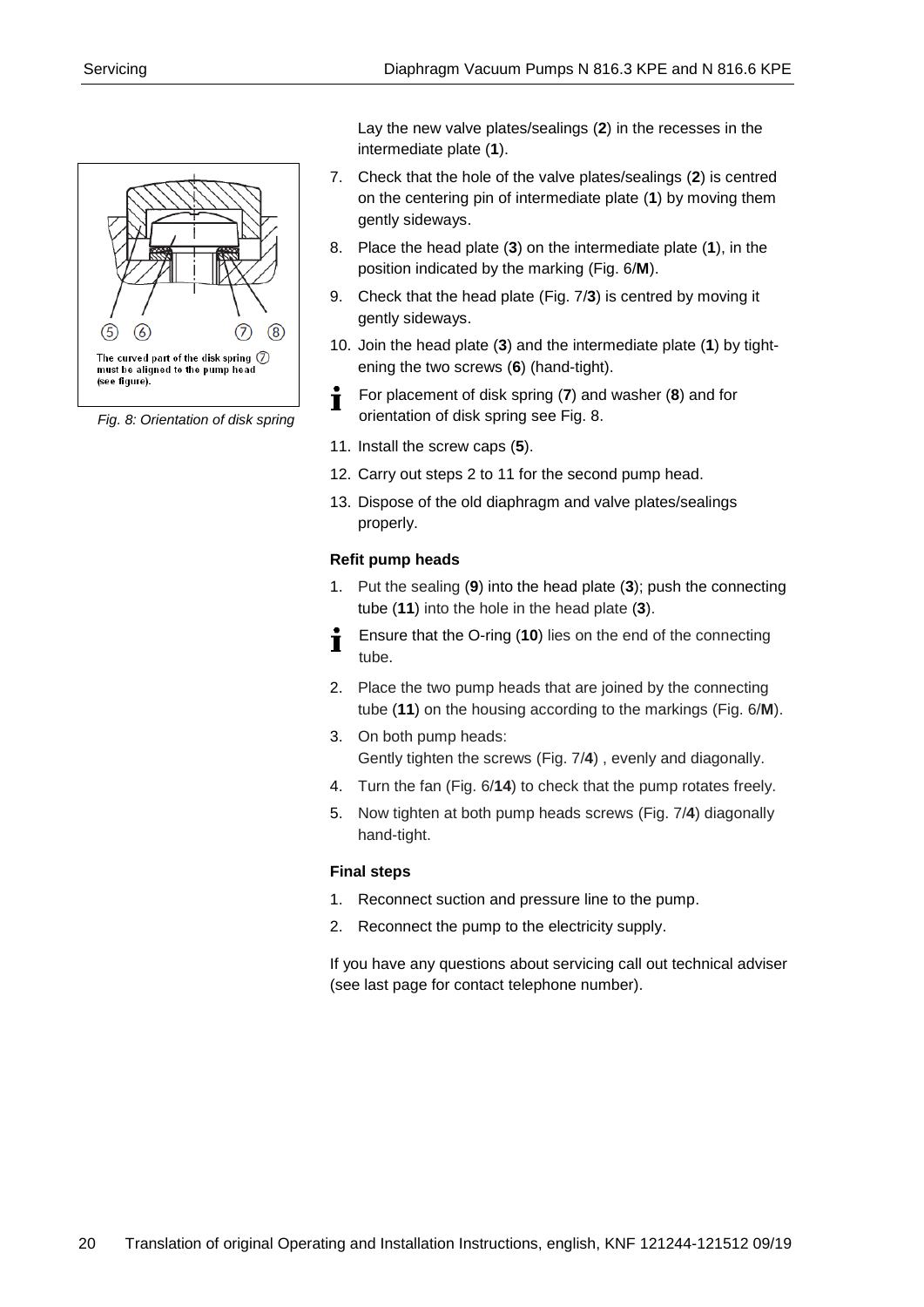## **8.3.2. N 816.6 KPE**

Spare parts

| Spare part*         | Position** | Quantity |
|---------------------|------------|----------|
| Diaphragm           | (12        |          |
| Valve plate/sealing |            |          |

*Tab. 12 \* according to Spare parts list, chapter 10 \*\* according to Fig. 10*

## Tools and material

| Tool/material              |
|----------------------------|
| Phillips screwdriver No. 2 |
| small slotted screwdriver  |
| Felt-tip pen               |
|                            |

*Tab. 13 \*according to accessories list, chapter 10*

## **A) Pump heads 1 and 2**

## **Remove pump heads**

- 1. Remove the pneumatic connection (Fig. 9/**18**) between pump head 1 and pump head 3 from the hose connector of pump head 3.
- 2. At pump heads 1 and 2:

Mark the position of head plate (**3**), intermediate plate (**1**) and housing (**15**) relative to each other by a drawing line (**M**) with a felt-tip pen. This helps avoid incorrect assembly later.

- 3. At both pump heads: Undo the four screws (**4**) in the head plate (**3**).
- 4. Remove both pump heads (each consisting of a head plate (**3**) and intermediate plate (**1**)) together from the pump housing (**15**).
- The pneumatic connections (**16**) and (**17**) should remain in Ť place.

## **Change diaphragm**

- 1. Turn the fan (Fig. 9/**14**) to bring one diaphragm (Fig. 10/**12**) to top dead centre.
- 2. Lift the edge of the diaphragm (**12**) and, gripping it on opposite sides, unscrew it by turning anti-clockwise.
- 3. Take the diaphragm spacers (**13**) off the threaded portion of the diaphragm and retain them.
- 4. Check that all parts are free from dirt and clean them if necessary (see chapter 8.2.2).
- 5. Put the diaphragm spacers (**13**) on the thread of the new diaphragm.
- 6. Turn the fan (Fig. 9/**14**) until the connecting rod (connecting part between motor shaft and diaphragm) is at top dead centre.



*Fig. 9: Pump N816.6 KPE*



*Fig. 10: Pump head (exploded drawing, symbolic)*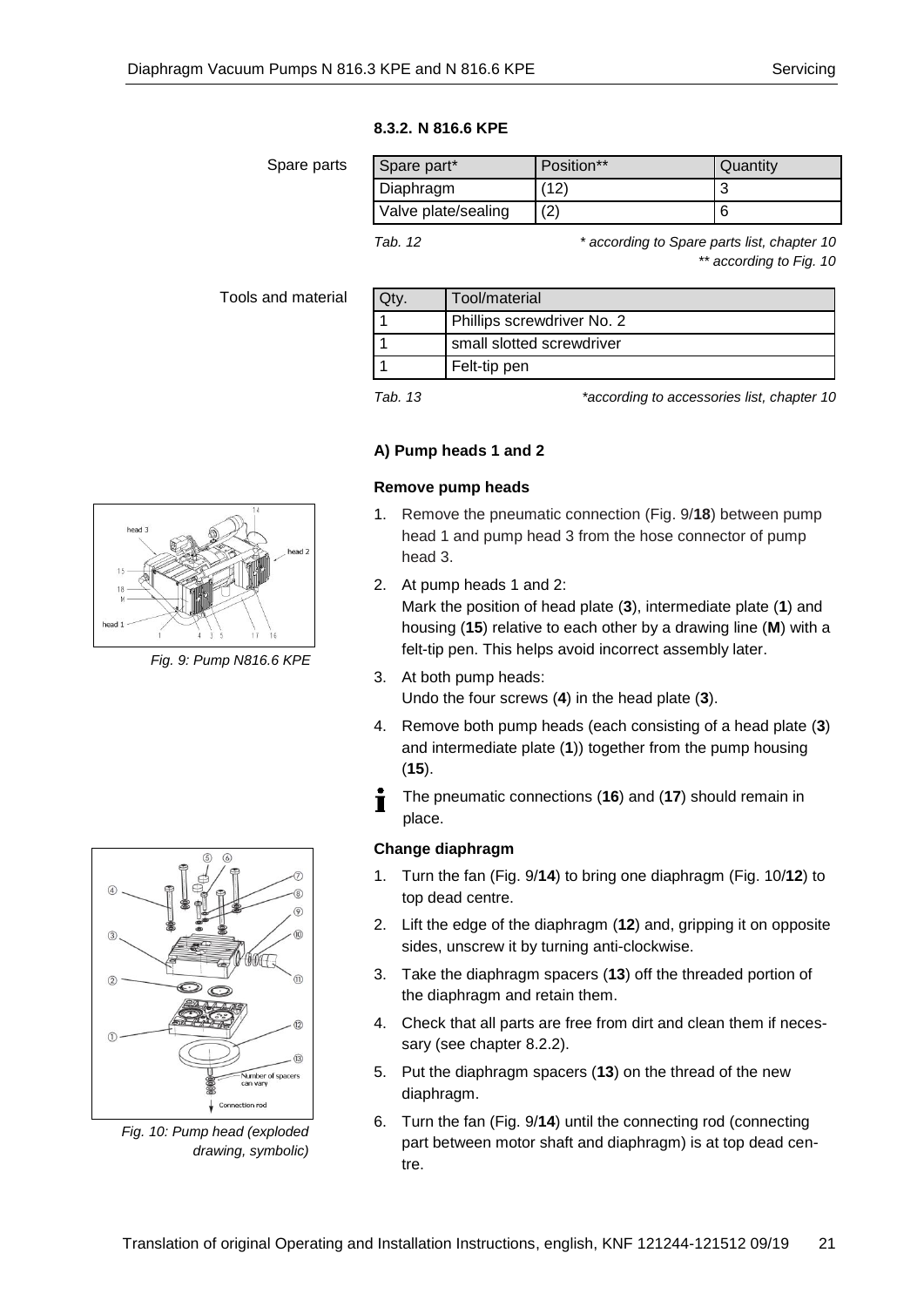- 7. Screw the new diaphragm (Fig. 10/**12**), complete with diaphragm spacers (**13**), into the connecting rod (clockwise) and tighten it by hand.
- 8. Carry out steps 1 to 7 for the second pump head.

## **Change valve plates/sealings**

- 1. Use a small screwdriver to remove the two screw caps (**5**) on the pump head and the undo the screws (**6**).
- 2. Separate the head plate (**3**) from the intermediate plate (**1**).
- 3. Remove the valve plates/sealings (**2**) from the intermediate plate (**1**).
- 4. Check that the valve seats in the head plate and intermediate plate are clean; if scratches or distortion are evident on these parts they should be replaced.
- 5. Lay in valve plates/sealings:
- The valve plates/sealings for suction and pressure sides are  $\blacksquare$ identical, as are upper and lower sides of the valve plates/sealings.

Lay the new valve plates/sealings (**2**) in the recesses in the intermediate plate (**1**).

- 6. Check that the hole of the valve plates/sealings (**2**) is centred on the centering pin of intermediate plate (**1**) by moving them gently sideways.
- 7. Place the head plate (**3**) on the intermediate plate (**1**), in the position indicated by the marking (**M**).
- 8. Check that the head plate (**3**) is centred by moving it gently sideways.
- 9. Join the head plate (**3**) and the intermediate plate (**1**) by tightening the two screws (**6**) (hand-tight).
- For placement of disk spring (**7**) and washer (**8**) and for Ť orientation of disk spring see Fig. 11.
- 10. Install the screw caps (**5**).
- 11. Carry out steps 1 to 10 for the second pump head.
- 12. Dispose of the old diaphragm and valve plates/sealings properly.

## **Refit pump heads**

- 1. Place the two pump heads that are joined by the connecting hose (**16**) on the housing according to the markings (**M**).
- 2. On both pump heads: Gently tighten the screws (**4**) , evenly and diagonally.
- 3. Turn the fan (**14**) to check that the pump rotates freely.
- 4. Now tighten at both pump heads screws (**4**) diagonally handtight.



*Fig. 11: Orientation of disk spring*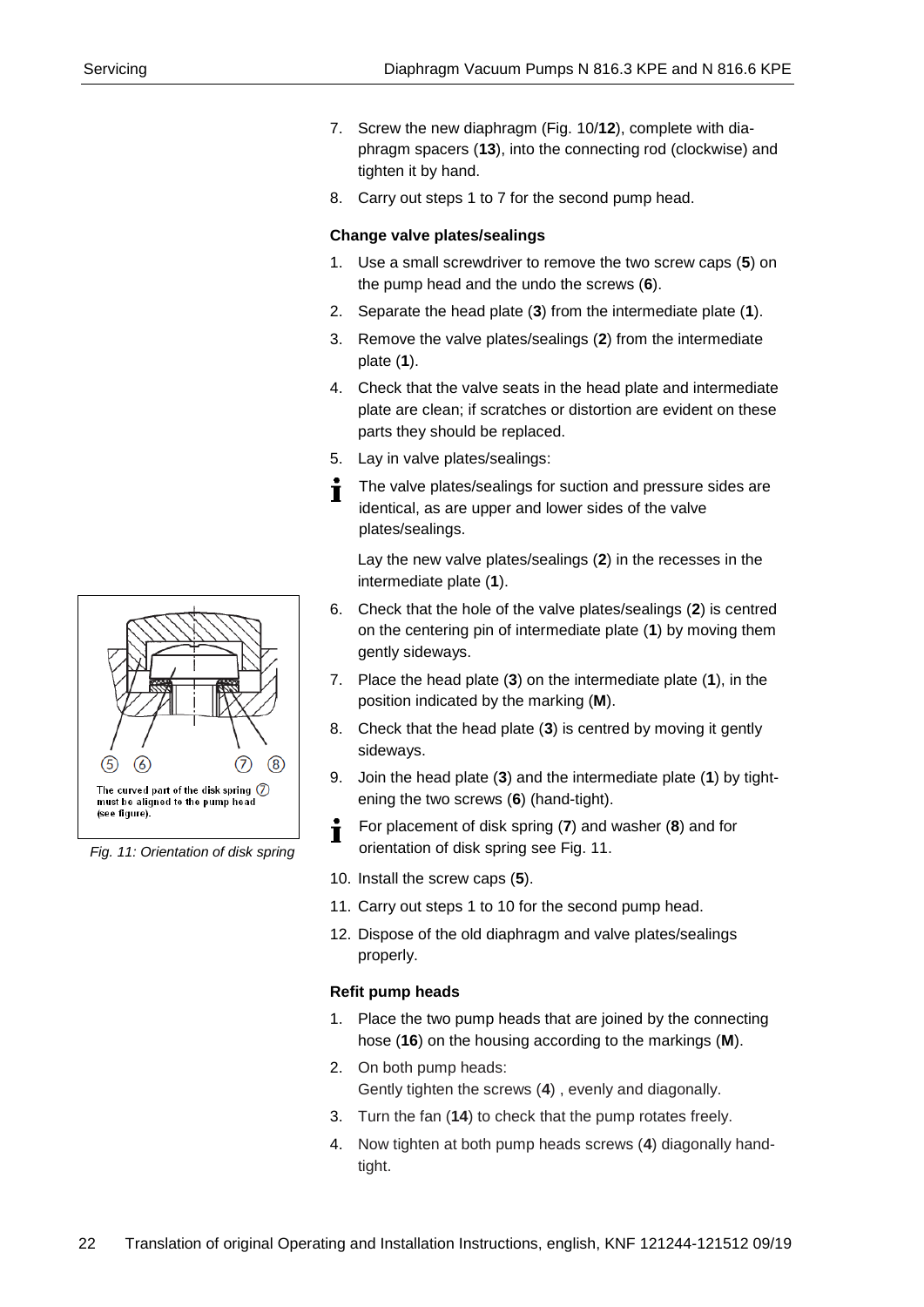#### **B) Pump head 3**

#### **Remove pump head**

- 1. Mark the position of head plate (**3**), intermediate plate (**1**) and housing (**15**) relative to each other by a drawing line (**M**) with a felt-tip pen. This helps avoid incorrect assembly later.
- 2. Undo the four screws (**4**) in the head plate.
- 3. Remove the pump head from the pump housing (**15**).

#### **Change diaphragm**

- 1. Turn the fan (**14**) to bring one diaphragm (**12**) to top dead centre.
- 2. Lift the edge of the diaphragm (**12**) and, gripping it on opposite sides, unscrew it by turning it anti-clockwise.
- 3. Take the diaphragm spacers (**13**) off the threaded portion of the structured diaphragm and retain them.
- 4. Check that all parts are free from dirt and clean them if necessary (see chapter 8.2.2.).
- 5. Put the diaphragm spacers (**13**) on the thread of the new diaphragm.
- 6. Turn the fan (**14**) until the connecting rod (connecting part between motor shaft and diaphragm) is at top dead centre.
- 7. Screw the new diaphragm (**12**), complete with diaphragm spacers (**13**), into the connecting rod (clockwise) and tighten it by hand.

### **Change valve plates/sealings**

- 1. Use a small screwdriver to undo the two screw caps (**5**) on the pump head and then undo the screws (**6**).
- 2. Separate the head plate (**3**) from intermediate plate (**1**).
- 3. Remove the valve plates/sealings (**2**) from the intermediate plate (**1**).
- 4. Check that the valve seats in the head plate and intermediate plate are clean; if scratches or distortion are evident an these parts they should be replaced.
- 5. Lay in the valve plates/sealings:
- The valve plates/sealings for suction and pressure sides are T identical, as are upper and lower sides of the valve plates/sealings.

Lay the new valve plates/sealings (**2**) in the recesses in the intermediate plate (**1**).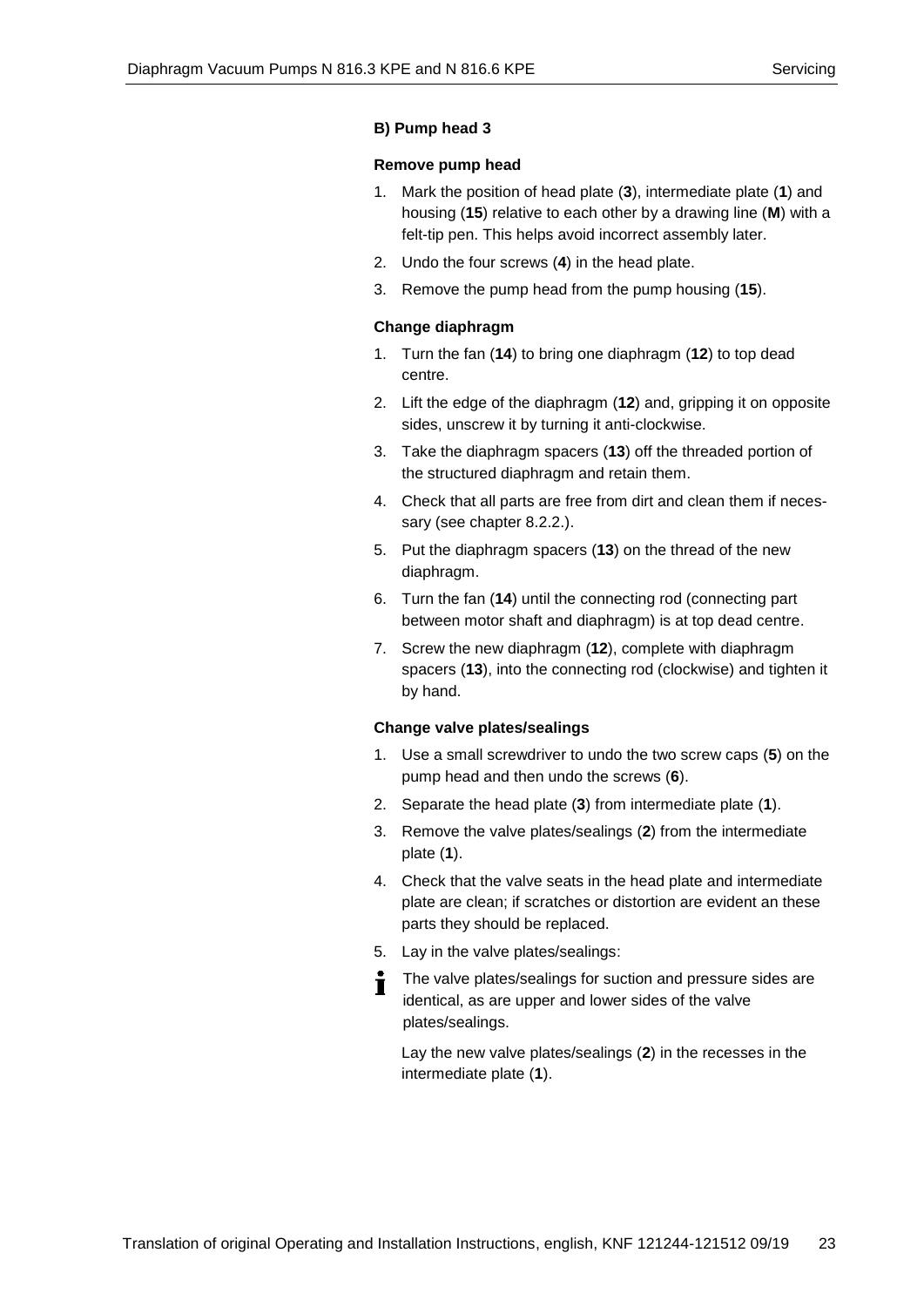

*Fig. 13: Orientation of disk spring*

- 6. Check that the hole of the valve plates/sealings (**2**) is centred on the centering pin of intermediate plate (**1**) by moving them gently sideways.
- 7. Place the head plate (**3**) on the intermediate plate (**1**), in the position indicated by the marking (**M**).
- 8. Check that the head plate (**3**) is centred by moving it gently sideways.
- 9. Join the head plate (**3**) and the intermediate plate (**1**) by tightening the two screws (**6**) (hand-tight).
- For placement of disk spring (**7**) and washer (**8**) and for Ť orientation of disk spring see Fig. 13.
- 10. Install the screw caps (**5**).
- 11. Dispose of the old diaphragms and valve plates/sealings properly.

## **Refit pump head**

- 1. Place the pump head on the housing according to the marking (**M**).
- 2. Gently tighten the screws (**4**), evenly and diagonally.
- 3. Turn the fan (**14**) to check that the pump rotates freely.
- 4. Now tighten the screws (**4**) on both pump heads diagonally hand-tight.
- 5. Slide the pneumatic connection (**18**) onto the hose connector of pump head 3.

## **Final steps**

- 1. Reconnect suction and pressure line to the pump.
- 2. Reconnect the pump to the electricity supply.

If you have any questions about servicing call out technical adviser (see last page for contact telephone number).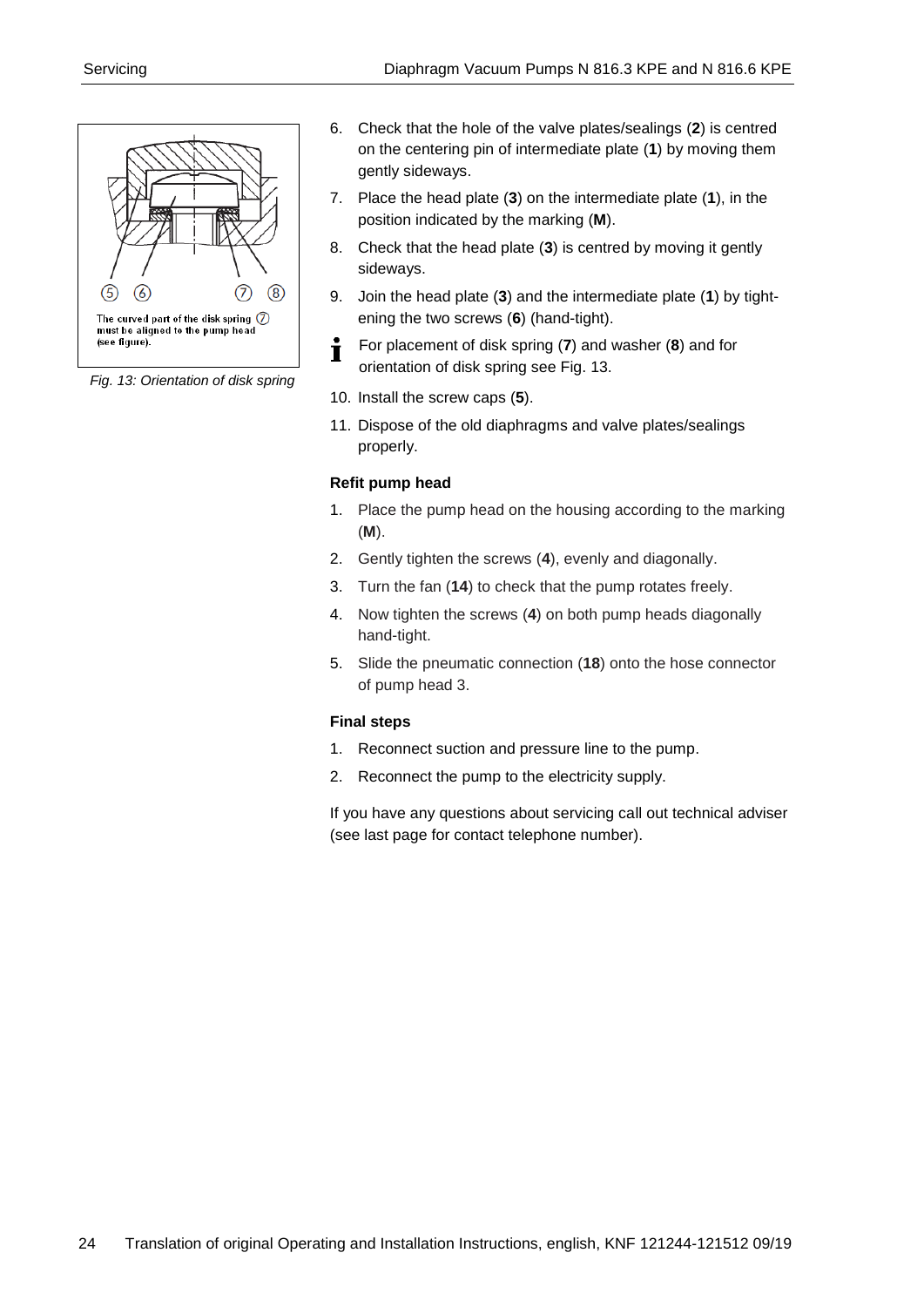# <span id="page-24-0"></span>**9. Troubleshooting**



Extreme danger from electrical shock!

➔ Disconnect the pump power supply before working on the pump.

**DANGER →** Make sure the pump is de-energized and secure.

➔ Check the pump (see Tab. 14 and 15)

| <b>Pump does not transfer</b>                             |                                                                                                                                                                                                                                                                                                                       |  |  |
|-----------------------------------------------------------|-----------------------------------------------------------------------------------------------------------------------------------------------------------------------------------------------------------------------------------------------------------------------------------------------------------------------|--|--|
| Cause                                                     | Fault remedy                                                                                                                                                                                                                                                                                                          |  |  |
| Thermal switch has operated<br>following to over-heating. | Disconnect pump from mains.<br>→<br>Allow pump to cool.<br>→<br>Trace cause of over-heating and eliminate it.<br>→                                                                                                                                                                                                    |  |  |
| Connections or lines blocked.                             | Check connections and lines.<br>→<br>Remove blockage.<br>→                                                                                                                                                                                                                                                            |  |  |
| External valve is closed or filter<br>is clogged.         | $\rightarrow$ Check external valves and filters.                                                                                                                                                                                                                                                                      |  |  |
| Condensate has collected in<br>pump head.                 | Detach the condensate source from the pump.<br>→<br>Flush pump (see chapter 8.2.1).<br>→<br>Install the pump at the highest point in the system<br>→<br>N816.3 KPE:<br>→<br>Install the pump in an oblique position (see chapter 6.1 In-<br>stallation of the pump), so that the condensate can drain<br>away better. |  |  |
| Diaphragm or valve<br>plates/sealings are worn            | →<br>Replace diaphragm and valve plates/sealings<br>(see chapter 8.3).                                                                                                                                                                                                                                                |  |  |

#### *Tab. 14*

| Flow rate, pressure or vacuum too low                                                                                                      |                                                                                                                                                                                                                                                                                                                       |  |
|--------------------------------------------------------------------------------------------------------------------------------------------|-----------------------------------------------------------------------------------------------------------------------------------------------------------------------------------------------------------------------------------------------------------------------------------------------------------------------|--|
| The pump does not achieve the output specified in the Technical data or the data sheet.                                                    |                                                                                                                                                                                                                                                                                                                       |  |
| Cause                                                                                                                                      | Fault remedy                                                                                                                                                                                                                                                                                                          |  |
| Condensate has collected in<br>pump head.                                                                                                  | Detach the condensate source from the pump.<br>→<br>Flush pump (see chapter 8.2.1).<br>→<br>Install the pump at the highest point in the system<br>→<br>N816.3 KPE:<br>→<br>Install the pump in an oblique position (see chapter 6.1 In-<br>stallation of the pump), so that the condensate can drain<br>away better. |  |
| There is gauge pressure on<br>pressure side and at the same<br>time vacuum or a pressure<br>above atmospheric pressure on<br>suction side. | The pump is not designed for this condition.<br>→                                                                                                                                                                                                                                                                     |  |
| The cross section of pneumatic<br>lines, or connected components<br>is too small, or they are restrict-<br>ed.                             | $\rightarrow$ To measure the performance, disconnect the pump from the<br>system (small diameter tubing or valve can significantly affect<br>performance).<br>Eliminate throttling (e.g. valve) if necessary.<br>→<br>Use lines or connection parts with larger cross section if<br>→<br>necessary.                   |  |
| Leaks occur on connections,<br>lines or pump head.                                                                                         | Eliminate leaks.<br>→                                                                                                                                                                                                                                                                                                 |  |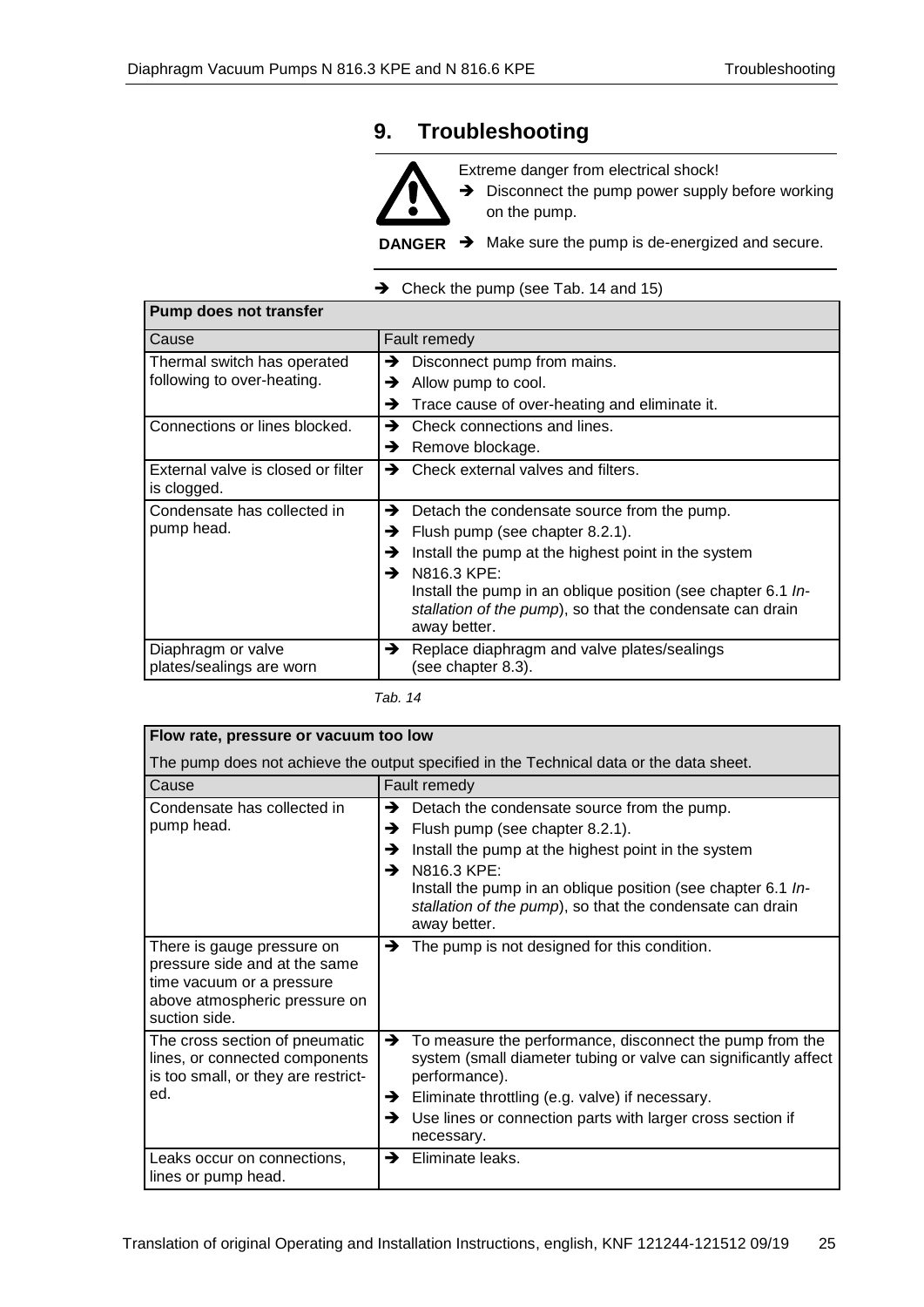| Flow rate, pressure or vacuum too low                                                   |                                                                                            |  |  |
|-----------------------------------------------------------------------------------------|--------------------------------------------------------------------------------------------|--|--|
| The pump does not achieve the output specified in the Technical data or the data sheet. |                                                                                            |  |  |
| Cause                                                                                   | Fault remedy                                                                               |  |  |
| Connections or lines completely<br>or partially jammed.                                 | $\rightarrow$ Check connections and lines.<br>Remove the jamming parts and particles.<br>→ |  |  |
| Head parts are soiled.                                                                  | $\rightarrow$ Clean head components.                                                       |  |  |
| Diaphragm or valve<br>plates/sealings are worn                                          | Replace diaphragm and valve plates/sealings<br>(see chapter 8.3).                          |  |  |

*Tab. 15*

### **Fault cannot be rectified**

If you are unable to determine any of the specified causes, send the pump to KNF Customer Service (see last page for the address).

- 1. Flush the pump under atmospheric conditions some minutes with air (if necessary for safety reasons: with an inert gas) to free the pump head of dangerous or aggressive gases (see chapter 8.2.1).
- 2. Remove the pump.
- 3. Clean the pump (see chapter 8.2.2)*.*
- 4. Send the pump to KNF with a filled out decontamination declaration (see chapter 11) and specification of the medium transferred.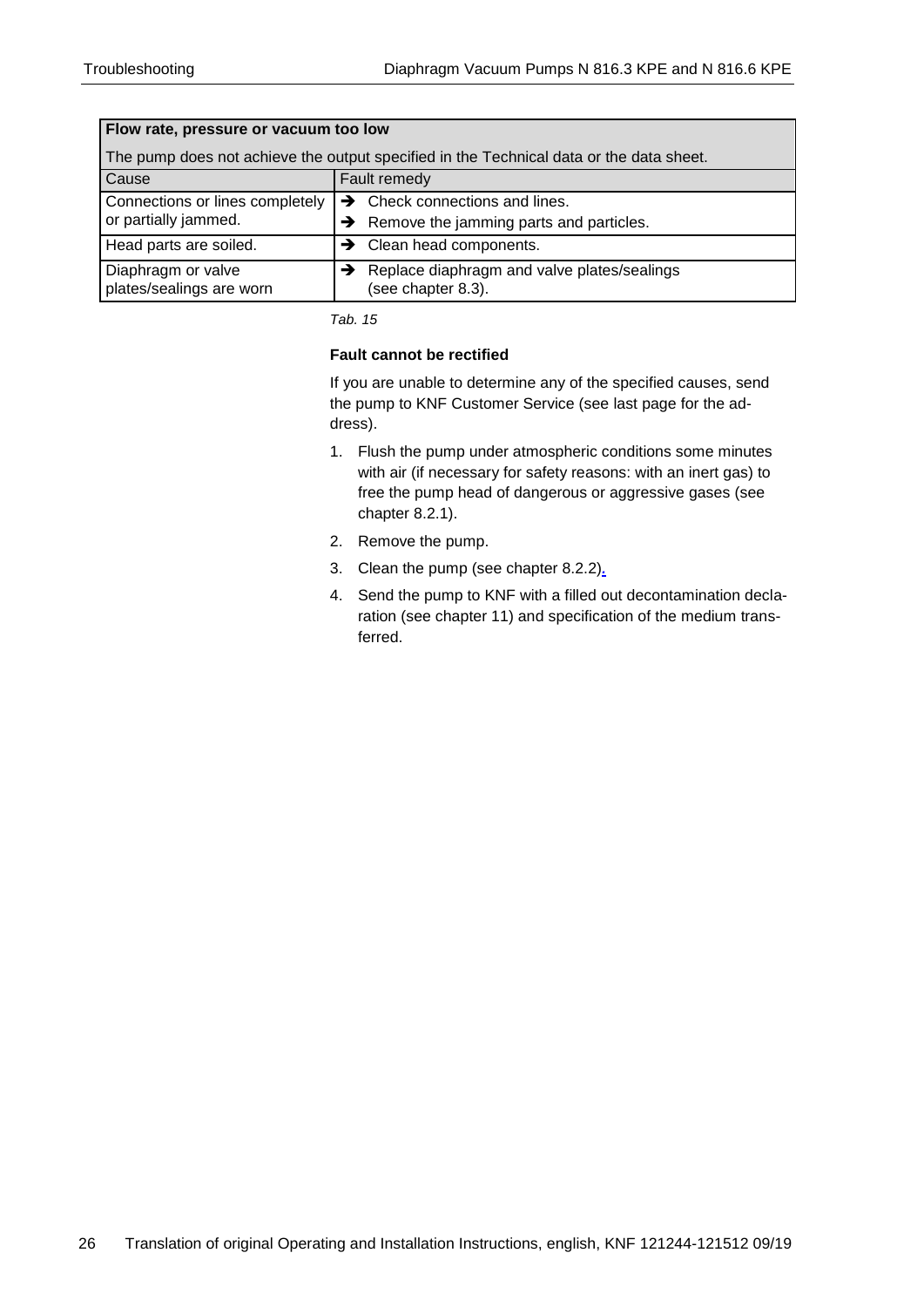# <span id="page-26-0"></span>**10. Spare parts and accessories**

## **Spare parts**

| Spare part           | Position* | Order No. |
|----------------------|-----------|-----------|
| Valve plates/sealing | (2)       | 059267    |
| Diaphragm            | (12)      | 052066    |
| Sealing**            | (9)       | 048411    |
| $O$ -ring**          | ้10       | 048416    |

*Tab. 16 \*according to Fig. 8 and 11 \*\*only for pump type N816.3 KPE*